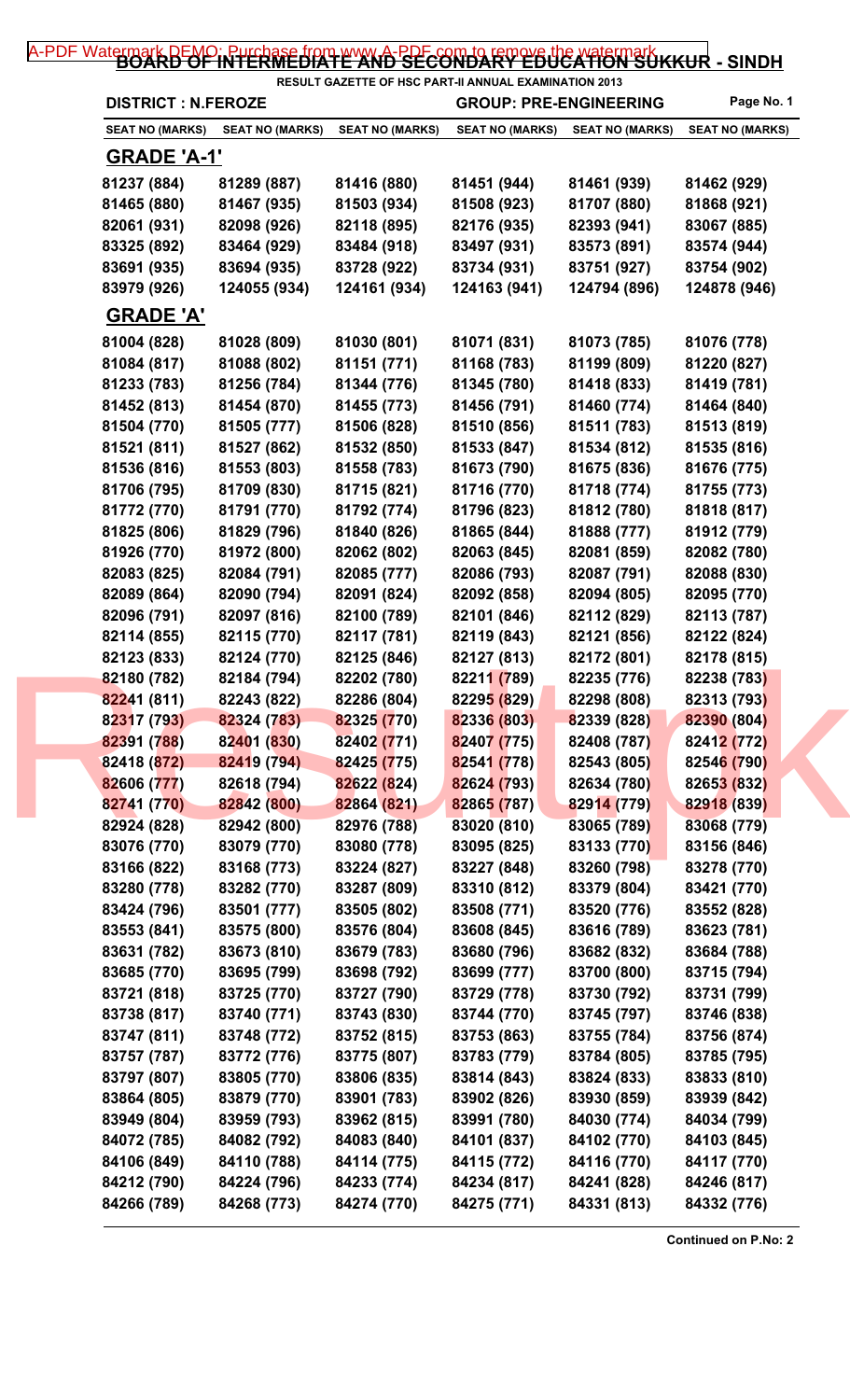| <b>SEAT NO (MARKS)</b>     | <b>SEAT NO (MARKS)</b>     | <b>SEAT NO (MARKS)</b>     | <b>SEAT NO (MARKS)</b>     | <b>SEAT NO (MARKS)</b>     | <b>SEAT NO (MARKS)</b>     |
|----------------------------|----------------------------|----------------------------|----------------------------|----------------------------|----------------------------|
| <b>GRADE 'A'</b>           |                            |                            |                            |                            |                            |
| 84333 (782)                | 84334 (788)                | 84340 (774)                | 84344 (821)                | 84346 (770)                | 84347 (805)                |
| 84381 (783)                | 124022 (796)               | 124023 (805)               | 124054 (851)               | 124057 (847)               | 124193 (770)               |
| 124194 (861)               | 124198 (858)               | 124199 (788)               | 124200 (789)               | 124201 (793)               | 124202 (782)               |
| 124203 (799)               | 124206 (773)               | 124207 (838)               | 124208 (808)               | 124210 (804)               | 124211 (799)               |
| 124213 (810)               | 124217 (783)               | 124253 (804)               | 124321 (840)               | 124403 (823)               | 124508 (854)               |
| 124509 (802)               | 124554 (853)               | 124555 (825)               | 124556 (818)               | 124558 (772)               | 124560 (803)               |
| 124563 (776)               | 124564 (782)               | 124565 (828)               | 124566 (799)               | 124567 (800)               | 124570 (776)               |
| 124571 (840)               | 124592 (828)               | 124593 (834)               | 124594 (783)               | 124603 (803)               | 124661 (778)               |
| 124719 (813)               | 124733 (778)               | 124791 (834)               | 124792 (828)               | 124795 (795)               | 124797 (770)               |
| 124798 (812)               | 124800 (801)               | 124812 (773)               | 124813 (817)               | 124847 (825)               | 124848 (795)               |
| 124875 (806)               | 124876 (820)               | 124877 (797)               | 124890 (785)               | 124894 (836)               | 124941 (782)               |
| 124954 (794)               | 124961 (798)               | 124964 (792)               | 124966 (770)               |                            |                            |
| <b>GRADE 'B'</b>           |                            |                            |                            |                            |                            |
| 81003 (675)                | 81005 (684)                | 81008 (748)                | 81010 (663)                | 81014 (669)                | 81021 (689)                |
| 81022 (735)                | 81024 (686)                | 81025 (666)                | 81027 (667)                | 81029 (718)                | 81034 (758)                |
| 81036 (670)                | 81039 (726)                | 81041 (672)                | 81050 (705)                | 81054 (704)                | 81055 (696)                |
| 81060 (750)                | 81063 (697)                | 81070 (731)                | 81075 (667)                | 81077 (664)                | 81078 (674)                |
| 81085 (740)                | 81086 (690)                | 81089 (706)                | 81091 (670)                | 81122 (706)                | 81127 (701)                |
| 81132 (739)                | 81140 (752)                | 81144 (748)                | 81156 (673)                | 81161 (730)                | 81162 (757)                |
| 81167 (756)                | 81172 (663)                | 81182 (687)                | 81187 (671)                | 81195 (695)                | 81197 (660)                |
| 81200 (678)                | 81204 (680)                | 81215 (747)                | 81227 (664)                | 81229 (660)                | 81230 (719)                |
| 81232 (728)                | 81234 (665)                | 81236 (673)                | 81238 (718)                | 81240 (664)                | 81243 (663)                |
| 81254 (660)                | 81259 (661)                | 81282 (747)                | 81290 (667)                | 81296 (705)                | 81313 (665)                |
| 81316 (697)                | 81317 (702)                | 81319 (662)                | 81320 (660)                | 81322 (690)                | 81323 (680)                |
| 81334 (678)                | 81335 (712)                | 81339 (665)                | 81351 (660)                | 81352 (750)                | 81353 (740)                |
| 81354 (704)                | 81355 (708)                | 81356 (660)                | 81358 (674)                | 81359 (710)                | 81361 (673)                |
| 81364 (726)                | 81412 (679)                | 81413 (718)                | 81423 (707)                | 81453 (689)                | 81458 (740)                |
| 81463 (762)                | 81466 (752)<br>81515 (673) | 81468 (746)<br>81516 (660) | 81481 (731)<br>81519 (701) | 81482 (685)                | 81501 (745)                |
| 81502 (681)<br>81526 (758) | 81529 (731)                | 81551 (664)                | 81552 (713)                | 81520 (749)<br>81555 (660) | 81524 (754)<br>81560 (725) |
| 81561 (672)                | 81564 (689)                | 81565 (677)                | 81568 (674)                | 81570 (661)                | 81574 (660)                |
| 81579 (678)                | 81582 (760)                | 81584 (660)                | 81589 (662)                | 81591 (669)                | 81602 (660)                |
| 81603 (727)                | 81604 (683)                | 81651 (704)                | 81652 (682)                | 81654 (686)                | 81657 (673)                |
| 81659 (738)                | 81662 (696)                | 81664 (695)                | 81669 (675)                | 81670 (664)                | 81671 (660)                |
| 81672 (720)                | 81674 (668)                | 81678 (715)                | 81682 (721)                | 81683 (677)                | 81684 (686)                |
| 81685 (705)                | 81686 (718)                | 81687 (677)                | 81688 (722)                | 81689 (696)                | 81690 (744)                |
| 81696 (681)                | 81697 (715)                | 81698 (724)                | 81702 (717)                | 81710 (723)                | 81712 (761)                |
| 81717 (715)                | 81719 (678)                | 81723 (755)                | 81724 (763)                | 81725 (753)                | 81726 (660)                |
| 81728 (729)                | 81731 (672)                | 81736 (665)                | 81739 (722)                | 81741 (757)                | 81742 (763)                |
| 81743 (727)                | 81744 (700)                | 81745 (660)                | 81747 (756)                | 81749 (677)                | 81750 (735)                |
| 81751 (709)                | 81752 (696)                | 81753 (693)                | 81756 (706)                | 81758 (709)                | 81762 (660)                |
| 81763 (715)                | 81765 (759)                | 81766 (660)                | 81768 (669)                | 81777 (678)                | 81780 (759)                |
| 81783 (763)                | 81784 (686)                | 81786 (697)                | 81787 (676)                | 81789 (660)                | 81790 (692)                |
| 81795 (671)                | 81800 (703)                | 81806 (660)                | 81808 (668)                | 81809 (743)                | 81814 (720)                |
| 81819 (756)                | 81820 (724)                | 81823 (742)                | 81826 (689)                | 81835 (706)                | 81836 (702)                |
| 81838 (668)                | 81861 (672)                | 81862 (730)                | 81863 (676)                | 81866 (660)                | 81873 (685)                |
| 81876 (746)                | 81878 (691)                | 81880 (671)                | 81881 (755)                | 81882 (743)                | 81887 (675)                |
| 81894 (718)                | 81896 (669)                | 81899 (725)                | 81904 (690)                | 81905 (679)                | 81907 (674)                |
| 81910 (669)                | 81914 (660)                | 81921 (669)                | 81934 (755)                | 81938 (671)                | 81940 (727)                |
| 81941 (660)                | 81946 (730)                | 81960 (703)                | 81961 (663)                | 81970 (686)                | 81971 (728)                |
| 81973 (701)                | 81974 (664)                | 81976 (679)                | 82031 (762)                | 82032 (729)                | 82036 (661)                |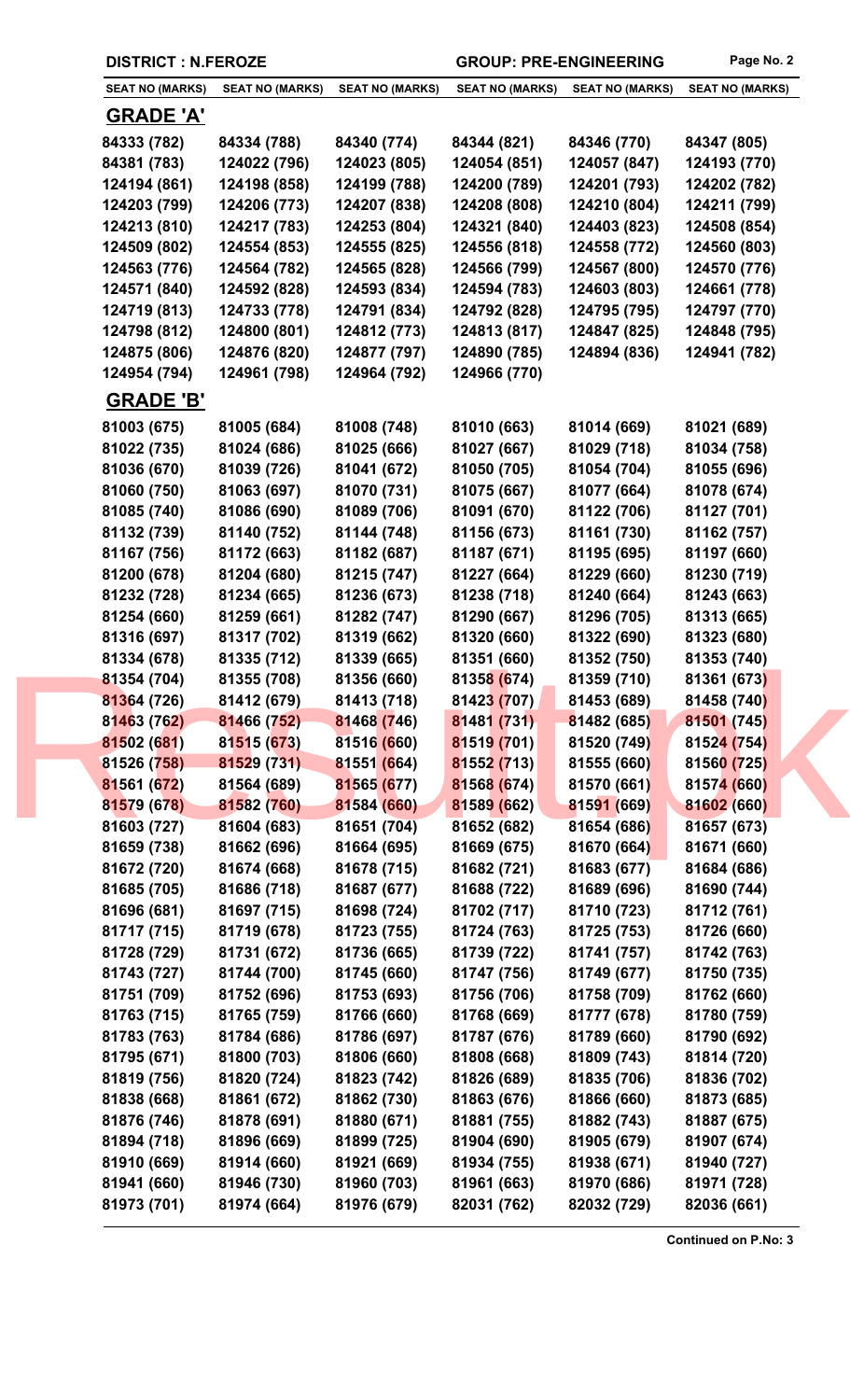|  | <b>DISTRICT : N.FEROZE</b> |
|--|----------------------------|
|--|----------------------------|

GROUP: PRE-ENGINEERING Page No. 3

| <b>SEAT NO (MARKS)</b> | <b>SEAT NO (MARKS)</b> | <b>SEAT NO (MARKS)</b> | <b>SEAT NO (MARKS)</b> | <b>SEAT NO (MARKS)</b> | <b>SEAT NO (MARKS)</b> |
|------------------------|------------------------|------------------------|------------------------|------------------------|------------------------|
|                        |                        |                        |                        |                        |                        |
| <b>GRADE 'B'</b>       |                        |                        |                        |                        |                        |
| 82037 (719)            | 82038 (727)            | 82040 (717)            | 82064 (742)            | 82065 (756)            | 82093 (706)            |
| 82099 (677)            | 82111 (757)            | 82116 (700)            | 82120 (712)            | 82126 (717)            | 82171 (699)            |
| 82173 (732)            | 82174 (673)            | 82177 (703)            | 82179 (664)            | 82182 (667)            | 82185 (709)            |
| 82186 (725)            | 82187 (745)            | 82188 (712)            | 82189 (722)            | 82191 (746)            | 82192 (735)            |
| 82195 (714)            | 82196 (737)            | 82197 (680)            | 82206 (660)            | 82208 (667)            | 82209 (699)            |
| 82212 (696)            | 82237 (690)            | 82244 (740)            | 82245 (748)            | 82249 (715)            | 82250 (713)            |
| 82251 (756)            | 82255 (686)            | 82271 (668)            | 82272 (687)            | 82288 (669)            | 82291 (735)            |
| 82300 (684)            | 82304 (743)            | 82305 (731)            | 82309 (717)            | 82310 (717)            | 82311 (702)            |
| 82312 (755)            | 82315 (674)            | 82321 (719)            | 82322 (713)            | 82323 (701)            | 82326 (717)            |
| 82329 (716)            | 82330 (746)            | 82340 (690)            | 82341 (725)            | 82344 (685)            | 82347 (678)            |
| 82371 (714)            | 82373 (686)            | 82374 (703)            | 82376 (718)            | 82380 (674)            | 82384 (693)            |
| 82386 (708)            | 82387 (673)            | 82394 (743)            | 82396 (662)            | 82403 (705)            | 82406 (664)            |
| 82410 (706)            | 82424 (681)            | 82427 (693)            | 82430 (696)            | 82432 (704)            | 82433 (708)            |
| 82440 (680)            | 82459 (709)            | 82461 (699)            | 82462 (660)            | 82466 (660)            | 82467 (662)            |
| 82473 (673)            | 82485 (660)            | 82489 (686)            | 82495 (715)            | 82497 (724)            | 82498 (700)            |
| 82500 (662)            | 82501 (670)            | 82505 (760)            | 82507 (695)            | 82508 (667)            | 82511 (676)            |
| 82512 (724)            | 82514 (666)            | 82522 (676)            | 82523 (693)            | 82527 (751)            | 82528 (746)            |
| 82529 (663)            | 82530 (684)            | 82531 (661)            | 82534 (690)            | 82535 (735)            | 82538 (671)            |
| 82539 (725)            | 82545 (759)            | 82547 (685)            | 82549 (700)            | 82582 (660)            | 82583 (689)            |
| 82584 (698)            | 82585 (668)            | 82588 (727)            | 82591 (714)            | 82594 (721)            | 82597 (660)            |
| 82605 (675)            | 82611 (715)            | 82612 (701)            | 82613 (729)            | 82615 (698)            | 82616 (711)            |
| 82619 (717)            | 82620 (660)            | 82628 (667)            | 82629 (701)            | 82633 (660)            | 82641 (666)            |
| 82642 (671)            | 82643 (666)            | 82648 (671)            | 82650 (664)            | 82651 (726)            | 82657 (668)            |
| 82662 (678)            | 82666 (704)            | 82671 (679)            | 82673 (680)            | 82674 (660)            | 82684 (660)            |
| 82687 (681)            | 82693 (712)            | 82695 (726)            | 82698 (674)            | 82701 (690)            | 82705 (712)            |
| 82706 (682)            | 82710 (701)            | 82711 (753)            | 82712 (740)            | 82713 (669)            | 82718 (687)            |
| 82719 (668)            | 82720 (668)            | 82723 (726)            | 82745 (697)            | 82749 (670)            | 82750 (669)            |
| 82751 (686)            | 82754 (714)            | 82783 (662)            | 82846 (723)            | 82847 (684)            | 82868 (732)            |
| 82874 (690)            | 82877 (679)            | 82878 (660)            | 82879 (688)            | 82884 (673)            | 82885 (734)            |
| 82889 (676)            | 82893 (685)            | 82896 (695)            | 82898 (677)            | 82900 (676)            | 82905 (679)            |
| 82917 (699)            | 82921 (714)            | 82923 (709)            | 82925 (660)            | 82929 (706)            | 82931 (716)            |
| 82933 (753)            | 82934 (753)            | 82935 (660)            | 82936 (751)            | 82937 (756)            | 82944 (673)            |
| 82946 (704)            | 82952 (673)            | 82953 (664)            | 82955 (720)            | 82958 (679)            | 82962 (664)            |
| 82968 (673)            | 82969 (679)            | 82970 (752)            | 82972 (682)            | 82978 (680)            | 82979 (671)            |
| 82988 (708)            | 82989 (663)            | 82991 (696)            | 82994 (683)            | 82997 (660)            | 83005 (681)            |
| 83007 (756)            | 83016 (744)            | 83019 (670)            | 83021 (677)            | 83024 (665)            | 83028 (682)            |
| 83033 (761)            | 83034 (681)            | 83039 (671)            | 83042 (660)            | 83045 (712)            | 83052 (760)            |
| 83057 (660)            | 83058 (660)            | 83059 (723)            | 83071 (724)            | 83083 (740)            | 83085 (763)            |
| 83094 (696)            | 83097 (712)            | 83098 (726)            | 83099 (704)            | 83100 (713)            | 83103 (722)            |
| 83104 (748)            | 83105 (722)            | 83106 (746)            | 83107 (670)            | 83109 (678)            | 83110 (697)            |
| 83111 (757)            | 83113 (684)            | 83114 (662)            | 83115 (680)            | 83119 (667)            | 83120 (671)            |
| 83124 (707)            | 83125 (660)            | 83129 (670)            | 83135 (724)            | 83136 (713)            | 83140 (718)            |
| 83143 (660)            | 83150 (696)            | 83152 (661)            | 83157 (677)            | 83158 (706)            | 83160 (713)            |
| 83169 (715)            | 83175 (684)            | 83176 (695)            | 83179 (684)            | 83181 (662)            | 83222 (717)            |
| 83233 (680)            | 83234 (687)            | 83235 (738)            | 83236 (747)            | 83238 (751)            | 83251 (734)            |
| 83252 (755)            | 83253 (707)            | 83254 (672)            | 83255 (761)            | 83256 (748)            | 83257 (748)            |
| 83258 (740)            | 83259 (732)            | 83271 (719)            | 83272 (730)            | 83273 (739)            | 83274 (697)            |
| 83275 (739)            | 83277 (737)            | 83279 (721)            | 83281 (664)            | 83283 (696)            | 83284 (742)            |
| 83285 (737)            | 83286 (732)            | 83301 (660)            | 83302 (712)            | 83305 (687)            | 83306 (660)            |
| 83307 (705)            | 83309 (675)            | 83311 (762)            | 83312 (693)            | 83313 (711)            | 83314 (676)            |
| 83315 (748)            | 83318 (678)            | 83319 (671)            | 83321 (756)            | 83322 (739)            | 83323 (727)            |
|                        |                        |                        |                        |                        |                        |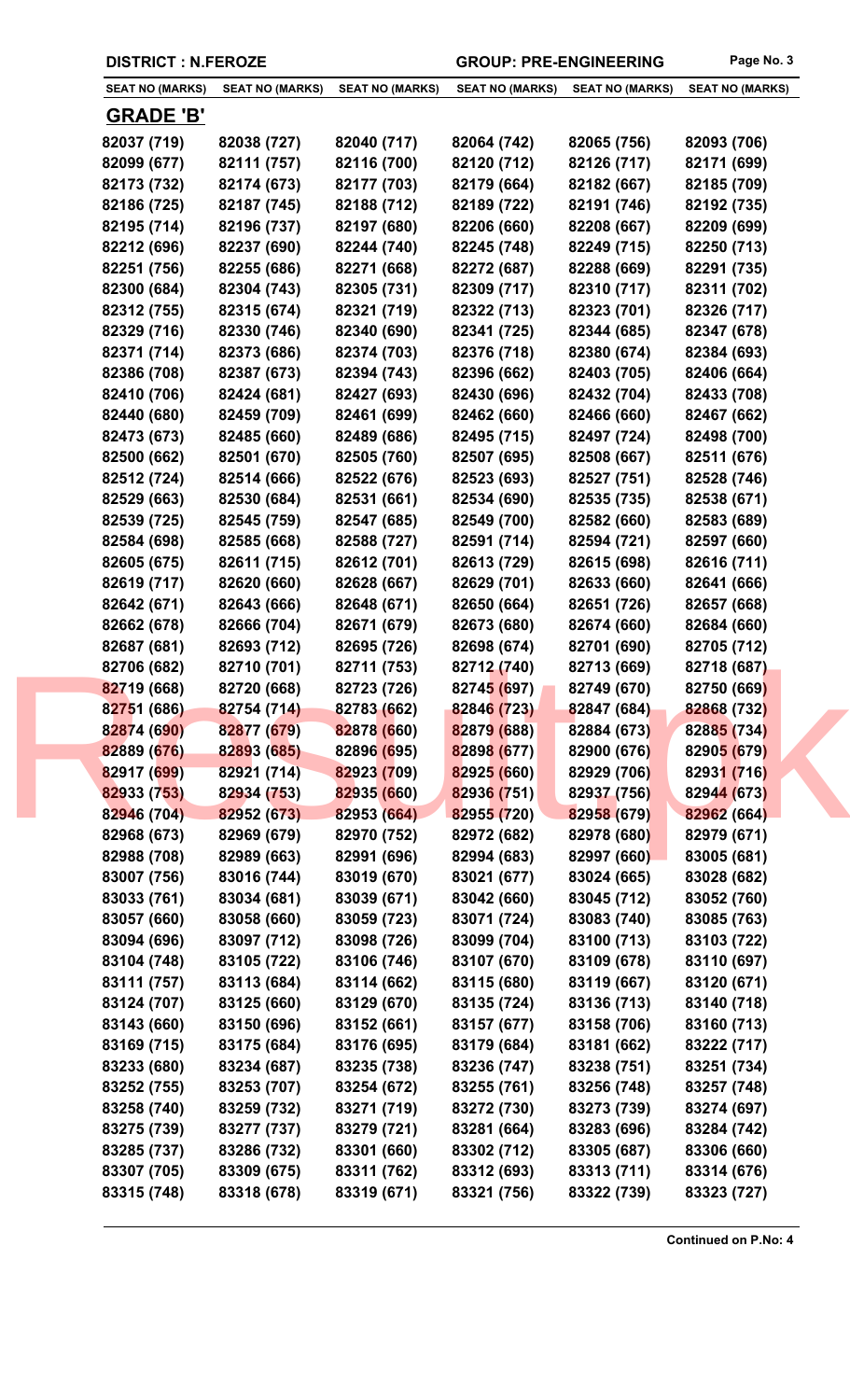| <b>SEAT NO (MARKS)</b> | <b>SEAT NO (MARKS)</b> | <b>SEAT NO (MARKS)</b> | <b>SEAT NO (MARKS)</b> | <b>SEAT NO (MARKS)</b> | <b>SEAT NO (MARKS)</b> |
|------------------------|------------------------|------------------------|------------------------|------------------------|------------------------|
| <b>GRADE 'B'</b>       |                        |                        |                        |                        |                        |
| 83324 (726)            | 83365 (696)            | 83366 (661)            | 83377 (679)            | 83380 (663)            | 83383 (673)            |
| 83408 (700)            | 83412 (660)            | 83414 (756)            | 83417 (719)            | 83420 (724)            | 83425 (667)            |
| 83427 (721)            | 83430 (687)            | 83431 (757)            | 83434 (687)            | 83435 (685)            | 83438 (728)            |
| 83445 (736)            | 83448 (715)            | 83458 (664)            | 83461 (713)            | 83476 (660)            | 83490 (714)            |
| 83493 (690)            | 83503 (660)            | 83521 (687)            | 83524 (738)            | 83527 (667)            | 83528 (760)            |
| 83530 (680)            | 83531 (687)            | 83533 (743)            | 83536 (670)            | 83539 (744)            | 83541 (733)            |
| 83548 (732)            | 83549 (726)            | 83554 (667)            | 83556 (695)            | 83557 (671)            | 83561 (756)            |
| 83567 (682)            | 83568 (660)            | 83569 (681)            | 83577 (739)            | 83602 (716)            | 83603 (698)            |
| 83604 (715)            | 83605 (757)            | 83606 (678)            | 83607 (732)            | 83609 (682)            | 83610 (731)            |
| 83617 (699)            | 83618 (722)            | 83621 (711)            | 83622 (685)            | 83624 (736)            | 83625 (705)            |
| 83627 (662)            | 83628 (661)            | 83629 (708)            | 83630 (747)            | 83651 (687)            | 83671 (727)            |
| 83672 (717)            | 83675 (697)            | 83676 (660)            | 83677 (734)            | 83681 (693)            | 83683 (731)            |
| 83686 (761)            | 83687 (703)            | 83688 (748)            | 83689 (758)            | 83690 (704)            | 83692 (723)            |
| 83693 (762)            | 83696 (737)            | 83697 (716)            | 83711 (750)            | 83712 (719)            | 83713 (692)            |
| 83714 (718)            | 83716 (704)            | 83717 (694)            | 83718 (762)            | 83719 (760)            | 83720 (691)            |
|                        |                        |                        | 83726 (710)            |                        |                        |
| 83722 (697)            | 83723 (751)            | 83724 (759)            |                        | 83732 (741)            | 83733 (746)            |
| 83735 (735)            | 83736 (756)            | 83739 (735)            | 83741 (764)            | 83742 (729)            | 83749 (751)            |
| 83750 (745)            | 83758 (757)            | 83773 (691)            | 83782 (680)            | 83786 (698)            | 83788 (683)            |
| 83789 (666)            | 83792 (663)            | 83796 (672)            | 83799 (688)            | 83802 (753)            | 83807 (682)            |
| 83808 (699)            | 83809 (691)            | 83810 (751)            | 83811 (676)            | 83813 (725)            | 83816 (696)            |
| 83819 (729)            | 83821 (749)            | 83823 (687)            | 83825 (711)            | 83826 (683)            | 83830 (660)            |
| 83831 (729)            | 83836 (732)            | 83839 (710)            | 83845 (742)            | 83851 (721)            | 83857 (660)            |
| 83872 (729)            | 83875 (703)            | 83876 (682)            | 83881 (723)            | 83922 (729)            | 83929 (711)            |
| 83931 (713)            | 83940 (660)            | 83941 (687)            | 83942 (722)            | 83946 (692)            | 83950 (697)            |
| 83954 (728)            | 83955 (749)            | 83961 (707)            | 83967 (672)            | 83968 (662)            | 83969 (761)            |
| 83971 (741)            | 83983 (750)            | 83987 (675)            | 83992 (699)            | 84006 (750)            | 84007 (673)            |
| 84011 (710)            | 84013 (696)            | 84014 (680)            | 84015 (718)            | 84016 (663)            | 84022 (693)            |
| 84024 (726)            | 84029 (665)            | 84032 (697)            | 84042 (752)            | 84043 (752)            | 84044 (741)            |
| 84046 (748)            | 84051 (754)            | 84071 (722)            | 84105 (690)            | 84108 (755)            | 84112 (756)            |
| 84113 (729)            | 84134 (757)            | 84143 (679)            | 84165 (726)            | 84167 (703)            | 84173 (726)            |
| 84175 (737)            | 84177 (691)            | 84186 (660)            | 84200 (687)            | 84201 (674)            | 84202 (676)            |
| 84207 (710)            | 84210 (726)            | 84214 (720)            | 84215 (716)            | 84218 (702)            | 84219 (754)            |
| 84222 (700)            | 84227 (685)            | 84228 (709)            | 84231 (705)            | 84232 (709)            | 84239 (760)            |
| 84243 (722)            | 84244 (669)            | 84252 (697)            | 84254 (668)            | 84255 (740)            | 84260 (720)            |
| 84262 (667)            | 84267 (718)            | 84269 (669)            | 84276 (674)            | 84277 (698)            | 84279 (661)            |
| 84282 (726)            | 84321 (676)            | 84322 (695)            | 84335 (745)            | 84336 (748)            | 84361 (712)            |
| 84362 (672)            | 84363 (681)            | 84364 (666)            | 84367 (714)            | 84371 (671)            | 84372 (682)            |
| 84383 (712)            | 84384 (685)            | 84406 (721)            | 84411 (697)            | 84413 (695)            | 84414 (674)            |
| 84415 (660)            | 124001 (719)           | 124003 (755)           | 124006 (664)           | 124011 (664)           | 124015 (680)           |
| 124020 (674)           | 124021 (694)           | 124025 (757)           | 124029 (684)           | 124053 (707)           | 124059 (721)           |
| 124064 (746)           | 124071 (676)           | 124079 (698)           | 124083 (739)           | 124087 (663)           | 124162 (756)           |
| 124165 (744)           | 124191 (665)           | 124192 (721)           | 124197 (754)           | 124204 (738)           | 124205 (737)           |
| 124209 (736)           | 124212 (688)           | 124214 (747)           | 124215 (691)           | 124226 (672)           | 124302 (697)           |
| 124371 (673)           | 124372 (676)           | 124405 (753)           | 124453 (660)           | 124503 (686)           | 124557 (748)           |
|                        |                        |                        |                        |                        |                        |
| 124559 (713)           | 124562 (721)           | 124568 (688)           | 124569 (717)           | 124572 (723)           | 124575 (680)           |
| 124578 (708)           | 124587 (687)           | 124589 (672)           | 124595 (718)           | 124681 (660)           | 124714 (701)           |
| 124715 (711)           | 124726 (702)           | 124732 (744)           | 124734 (706)           | 124793 (752)           | 124833 (660)           |
| 124836 (764)           | 124837 (733)           | 124842 (757)           | 124843 (732)           | 124846 (696)           | 124871 (667)           |
| 124889 (744)           | 124893 (732)           | 124933 (697)           | 124943 (690)           | 124959 (717)           | 124960 (759)           |
| 124962 (709)           | 125023 (676)           |                        |                        |                        |                        |
| <b>GRADE 'C'</b>       |                        |                        |                        |                        |                        |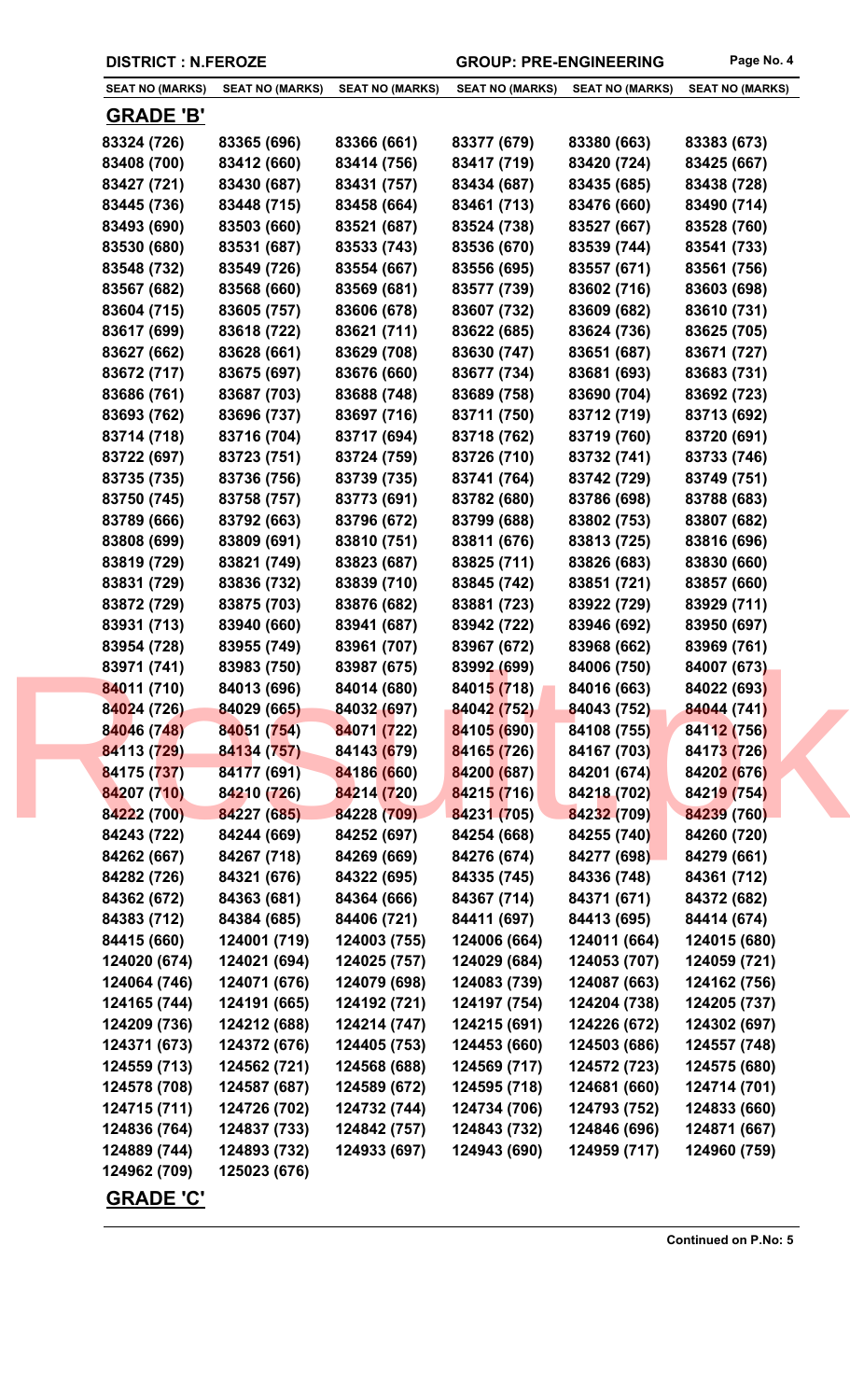|  |  | <b>DISTRICT : N.FEROZE</b> |
|--|--|----------------------------|
|--|--|----------------------------|

GROUP: PRE-ENGINEERING Page No. 5

| <b>SEAT NO (MARKS)</b> | <b>SEAT NO (MARKS)</b> | <b>SEAT NO (MARKS)</b> | <b>SEAT NO (MARKS)</b>     | <b>SEAT NO (MARKS)</b> | <b>SEAT NO (MARKS)</b> |
|------------------------|------------------------|------------------------|----------------------------|------------------------|------------------------|
| <b>GRADE 'C'</b>       |                        |                        |                            |                        |                        |
| 81001 (622)            | 81002 (602)            | 81006 (615)            | 81009 (559)                | 81011 (571)            | 81015 (644)            |
| 81019 (648)            | 81020 (614)            | 81023 (614)            | 81026 (568)                | 81042 (605)            | 81043 (624)            |
| 81044 (648)            | 81047 (604)            | 81057 (583)            | 81058 (621)                | 81059 (581)            | 81062 (611)            |
| 81067 (567)            | 81081 (570)            | 81082 (630)            | 81087 (576)                | 81121 (577)            | 81123 (550)            |
| 81126 (552)            | 81129 (554)            | 81130 (556)            | 81131 (597)                | 81135 (575)            | 81136 (651)            |
| 81137 (618)            | 81139 (621)            | 81141 (611)            | 81143 (651)                | 81146 (623)            | 81147 (575)            |
| 81148 (551)            | 81152 (585)            | 81154 (562)            | 81155 (560)                | 81158 (585)            | 81159 (646)            |
| 81160 (629)            | 81163 (643)            | 81164 (607)            | 81165 (611)                | 81166 (577)            | 81169 (646)            |
| 81170 (594)            | 81171 (597)            | 81173 (626)            | 81174 (572)                | 81175 (627)            | 81176 (564)            |
| 81177 (611)            | 81178 (617)            | 81179 (583)            | 81180 (562)                | 81181 (636)            | 81183 (644)            |
| 81184 (616)            | 81185 (574)            | 81188 (639)            | 81189 (635)                | 81190 (633)            | 81191 (605)            |
| 81193 (583)            | 81194 (634)            | 81196 (578)            | 81201 (580)                | 81202 (639)            | 81203 (604)            |
| 81205 (601)            | 81206 (600)            | 81207 (586)            | 81209 (609)                | 81211 (646)            | 81214 (557)            |
| 81218 (644)            | 81219 (599)            | 81221 (591)            | 81222 (552)                | 81223 (579)            | 81224 (589)            |
| 81228 (621)            | 81231 (559)            | 81235 (636)            | 81244 (592)                | 81248 (562)            | 81251 (615)            |
| 81252 (631)            | 81253 (627)            | 81255 (571)            | 81257 (599)                | 81261 (551)            | 81263 (653)            |
| 81265 (562)            | 81266 (587)            | 81267 (576)            | 81268 (587)                | 81270 (629)            | 81272 (601)            |
| 81273 (566)            | 81274 (578)            | 81276 (616)            | 81279 (630)                | 81283 (653)            | 81284 (628)            |
| 81286 (597)            | 81288 (599)            | 81291 (584)            | 81295 (564)                | 81297 (611)            |                        |
|                        |                        | 81307 (652)            | 81309 (568)                | 81310 (563)            | 81298 (573)            |
| 81302 (625)            | 81305 (640)            |                        |                            |                        | 81311 (652)            |
| 81312 (624)            | 81314 (636)            | 81315 (631)            | 81318 (573)                | 81321 (555)            | 81327 (576)            |
| 81330 (647)            | 81333 (559)            | 81338 (625)            | 81342 (654)                | 81350 (638)            | 81360 (646)            |
| 81365 (585)            | 81366 (590)            | 81367 (602)            | 81370 (568)<br>81422 (639) | 81402 (652)            | 81403 (567)            |
| 81410 (569)            | 81411 (556)            | 81421 (591)            |                            | 81514 (649)            | 81525 (632)            |
| 81554 (632)            | 81562 (646)            | 81563 (576)            | 81571 (570)                | 81575 (558)            | 81576 (582)            |
| 81577 (632)            | 81578 (614)            | 81580 (617)            | 81583 (594)                | 81586 (601)            | 81587 (629)            |
| 81588 (623)            | 81590 (632)            | 81592 (614)            | 81594(631)                 | 81595 (576)            | 81596 (616)            |
| 81597 (615)            | 81600 (558)            | 81601 (550)            | 81653 (593)                | 81655 (585)            | 81656 (587)            |
| 81658 (589)            | 81660 (568)            | 81661 (607)            | 81665 (639)                | 81666 (640)            | 81667 (595)            |
| 81677 (633)            | 81680 (647)            | 81681 (621)            | 81691 (622)                | 81694 (606)            | 81695 (629)            |
| 81700 (606)            | 81704 (654)            | 81711 (597)            | 81713 (646)                | 81720 (624)            | 81727 (641)            |
| 81729 (631)            | 81730 (581)            | 81734 (599)            | 81735 (614)                | 81737 (638)            | 81740 (573)            |
| 81746 (623)            | 81748 (624)            | 81754 (635)            | 81757 (638)                | 81759 (600)            | 81760 (612)            |
| 81761 (632)            | 81764 (611)            | 81767 (625)            | 81769 (573)                | 81770 (641)            | 81774 (595)            |
| 81775 (550)            | 81776 (631)            | 81778 (607)            | 81779 (642)                | 81782 (571)            | 81785 (649)            |
| 81788 (648)            | 81793 (620)            | 81798 (550)            | 81802 (557)                | 81803 (629)            | 81805 (634)            |
| 81807 (578)            | 81810 (552)            | 81811 (594)            | 81815 (593)                | 81822 (592)            | 81824 (577)            |
| 81827 (628)            | 81828 (645)            | 81830 (603)            | 81833 (628)                | 81834 (633)            | 81837 (565)            |
| 81839 (602)            | 81841 (554)            | 81842 (569)            | 81843 (634)                | 81844 (557)            | 81845 (562)            |
| 81846 (560)            | 81847 (581)            | 81848 (596)            | 81852 (577)                | 81853 (577)            | 81854 (582)            |
| 81855 (564)            | 81856 (606)            | 81858 (613)            | 81859 (619)                | 81860 (611)            | 81867 (638)            |
| 81869 (571)            | 81870 (623)            | 81872 (636)            | 81875 (630)                | 81884 (626)            | 81889 (562)            |
| 81890 (615)            | 81893 (567)            | 81897 (644)            | 81898 (650)                | 81900 (551)            | 81902 (641)            |
| 81903 (605)            | 81908 (550)            | 81909 (582)            | 81911 (643)                | 81913 (616)            | 81915 (591)            |
| 81916 (573)            | 81917 (601)            | 81918 (557)            | 81922 (555)                | 81923 (593)            | 81924 (580)            |
| 81927 (572)            | 81930 (602)            | 81931 (646)            | 81932 (562)                | 81933 (564)            | 81936 (553)            |
| 81937 (614)            | 81939 (614)            | 81943 (639)            | 81944 (559)                | 81945 (652)            | 81947 (648)            |
| 81948 (613)            | 81950 (563)            | 81951 (580)            | 81952 (614)                | 81954 (624)            | 81955 (577)            |
| 81957 (602)            | 81958 (592)            | 81959 (654)            | 81963 (590)                | 81965 (605)            | 81966 (568)            |
| 81967 (625)            | 81968 (553)            | 81969 (577)            | 81975 (638)                | 81977 (571)            | 81978 (593)            |
| 81979 (630)            | 81980 (571)            | 81984 (633)            | 81985 (605)                | 81989 (579)            | 82034 (601)            |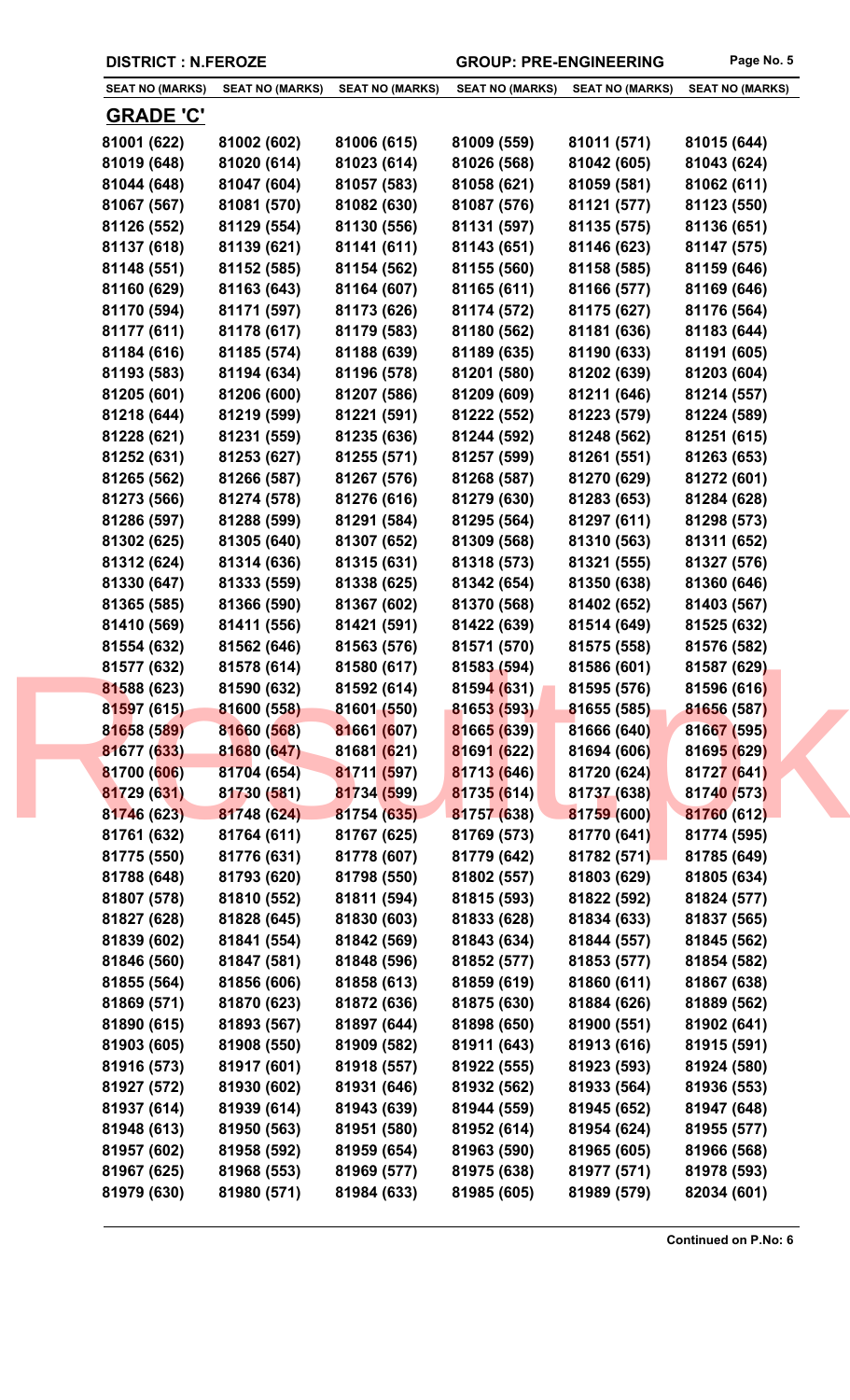|             | <b>SEAT NO (MARKS)</b> | <b>SEAT NO (MARKS)</b> | <b>SEAT NO (MARKS)</b> | <b>SEAT NO (MARKS)</b> | <b>SEAT NO (MARKS)</b> | <b>SEAT NO (MARKS)</b> |
|-------------|------------------------|------------------------|------------------------|------------------------|------------------------|------------------------|
|             | <u>GRADE 'C'</u>       |                        |                        |                        |                        |                        |
|             | 82039 (625)            | 82151 (551)            | 82155 (555)            | 82156 (644)            | 82175 (613)            | 82183 (606)            |
|             | 82190 (592)            | 82193 (601)            | 82194 (568)            | 82199 (614)            | 82201 (562)            | 82203 (634)            |
|             | 82204 (630)            | 82205 (614)            | 82207 (648)            | 82210 (583)            | 82232 (570)            | 82234 (637)            |
|             | 82236 (582)            | 82239 (600)            | 82247 (576)            | 82248 (596)            | 82253 (614)            | 82256 (647)            |
|             | 82258 (602)            | 82259 (563)            | 82261 (550)            | 82262 (564)            | 82263 (594)            | 82264 (592)            |
|             | 82265 (557)            | 82267 (580)            | 82268 (561)            | 82269 (550)            | 82276 (623)            | 82277 (632)            |
|             | 82279 (619)            | 82280 (560)            | 82281 (632)            | 82283 (550)            | 82284 (588)            | 82285 (627)            |
|             | 82289 (595)            | 82290 (631)            | 82292 (550)            | 82293 (642)            | 82294 (654)            | 82296 (608)            |
|             | 82297 (627)            | 82299 (586)            | 82301 (617)            | 82302 (584)            | 82303 (550)            | 82307 (622)            |
|             | 82314 (580)            | 82318 (600)            | 82319 (630)            | 82320 (550)            | 82327 (559)            | 82331 (638)            |
|             | 82332 (556)            | 82333 (593)            | 82334 (625)            | 82335 (573)            | 82337 (627)            | 82338 (617)            |
|             | 82342 (596)            | 82345 (629)            | 82346 (550)            | 82377 (610)            | 82378 (618)            | 82379 (620)            |
|             | 82381 (650)            | 82382 (603)            | 82383 (627)            | 82388 (634)            | 82389 (625)            | 82392 (636)            |
|             | 82397 (585)            | 82400 (611)            | 82404 (604)            | 82405 (624)            | 82411 (612)            | 82413 (561)            |
|             | 82414 (597)            | 82415 (637)            | 82416 (604)            | 82417 (624)            | 82420 (569)            | 82421 (566)            |
|             | 82422 (647)            | 82423 (647)            | 82428 (611)            | 82429 (550)            | 82431 (619)            | 82434 (593)            |
|             | 82435 (572)            | 82436 (628)            | 82437 (620)            | 82439 (573)            | 82441 (580)            | 82448 (610)            |
|             | 82449 (576)            | 82450 (550)            | 82451 (611)            | 82452 (555)            | 82455 (553)            | 82457 (629)            |
|             | 82458 (591)            | 82460 (599)            | 82464 (608)            | 82468 (558)            | 82469 (568)            | 82471 (644)            |
|             | 82472 (584)            | 82474 (617)            | 82475 (595)            | 82476 (550)            | 82477 (595)            | 82478 (596)            |
|             | 82479 (643)            | 82480 (653)            | 82483 (552)            | 82487 (591)            | 82491 (604)            | 82493 (618)            |
|             | 82494 (616)            | 82496 (622)            | 82499 (580)            | 82502 (551)            | 82503 (569)            | 82504 (647)            |
|             | 82506 (630)            | 82509 (581)            | 82510 (560)            | 82513 (597)            | 82517 (590)            | 82518 (621)            |
|             | 82519 (601)            | 82520 (571)            | 82521 (617)            | 82524 (621)            | 82525 (630)            | 82526 (583)            |
|             | 82536 (580)            | 82548 (573)            | 82550 (650)            | 82551 (616)            | 82553 (623)            | 82554 (626)            |
|             | 82587 (569)            | 82589 (573)            | 82590 (633)            | 82593 (641)            | 82595 (608)            | 82596 (633)            |
| 82599 (572) |                        | 82600 (605)            | 82601 (637)            | 82602 (587)            | 82603 (624)            | 82604 (640)            |
|             | 82607 (605)            | 82608 (617)            | 82609 (650)            | 82610 (623)            | 82614 (641)            | 82617 (612)            |
|             | 82621 (596)            | 82623 (603)            | 82625 (634)            | 82626 (614)            | 82627 (625)            | 82630 (590)            |
|             | 82631 (617)            | 82632 (640)            | 82635 (635)            | 82636 (650)            | 82637 (597)            | 82638 (587)            |
|             | 82640 (624)            | 82644 (620)            | 82646 (637)            | 82647 (633)            | 82649 (649)            | 82652 (628)            |
|             | 82654 (629)            | 82655 (621)            | 82656 (579)            | 82658 (632)            | 82659 (570)            | 82661 (638)            |
|             | 82663 (621)            | 82664 (651)            | 82665 (636)            | 82667 (583)            | 82668 (586)            | 82669 (632)            |
|             | 82670 (583)            | 82672 (654)            | 82676 (550)            | 82680 (613)            | 82681 (637)            | 82683 (584)            |
|             | 82685 (619)            | 82686 (609)            | 82688 (587)            | 82689 (565)            | 82691 (601)            | 82692 (614)            |
|             | 82696 (619)            | 82702 (584)            | 82707 (591)            | 82708 (576)            | 82714 (615)            | 82715 (576)            |
|             | 82716 (644)            | 82717 (644)            | 82722 (564)            | 82724 (550)            | 82726 (639)            | 82728 (599)            |
|             | 82733 (596)            | 82736 (562)            | 82737 (565)            | 82739 (595)            | 82742 (565)            | 82743 (588)            |
|             | 82744 (654)            | 82746 (587)            | 82747 (600)            | 82748 (600)            | 82752 (605)            | 82782 (627)            |
|             | 82785 (588)            | 82786 (594)            | 82787 (637)            | 82788 (567)            | 82791 (591)            | 82792 (565)            |
|             | 82793 (584)            | 82796 (553)            | 82797 (587)            | 82799 (628)            | 82803 (611)            | 82805 (614)            |
|             | 82806 (622)            | 82822 (614)            | 82823 (572)            | 82824 (565)            | 82826 (594)            | 82830 (598)            |
|             | 82831 (550)            | 82833 (571)            | 82834 (589)            | 82835 (635)            | 82836 (618)            | 82837 (552)            |
|             | 82840 (606)            | 82841 (579)            | 82844 (550)            | 82845 (571)            | 82849 (562)            | 82850 (550)            |
|             | 82852 (585)            | 82854 (577)            | 82855 (555)            | 82857 (598)            | 82858 (648)            | 82859 (591)            |
|             | 82861 (639)            | 82862 (574)            | 82863 (618)            | 82867 (632)            | 82869 (648)            | 82870 (643)            |
|             | 82872 (588)            | 82875 (600)            | 82876 (578)            | 82880 (645)            | 82881 (614)            | 82882 (653)            |
|             | 82883 (654)            | 82886 (651)            | 82887 (606)            | 82890 (636)            | 82892 (601)            | 82894 (607)            |
|             | 82895 (646)            | 82899 (618)            | 82901 (619)            | 82903 (559)            | 82906 (645)            | 82908 (645)            |
|             | 82909 (587)            | 82911 (622)            | 82912 (629)            | 82913 (593)            | 82916 (624)            | 82922 (596)            |
|             | 82926 (604)            | 82927 (647)            | 82930 (624)            | 82932 (654)            | 82939 (592)            | 82940 (613)            |
|             |                        |                        |                        |                        |                        |                        |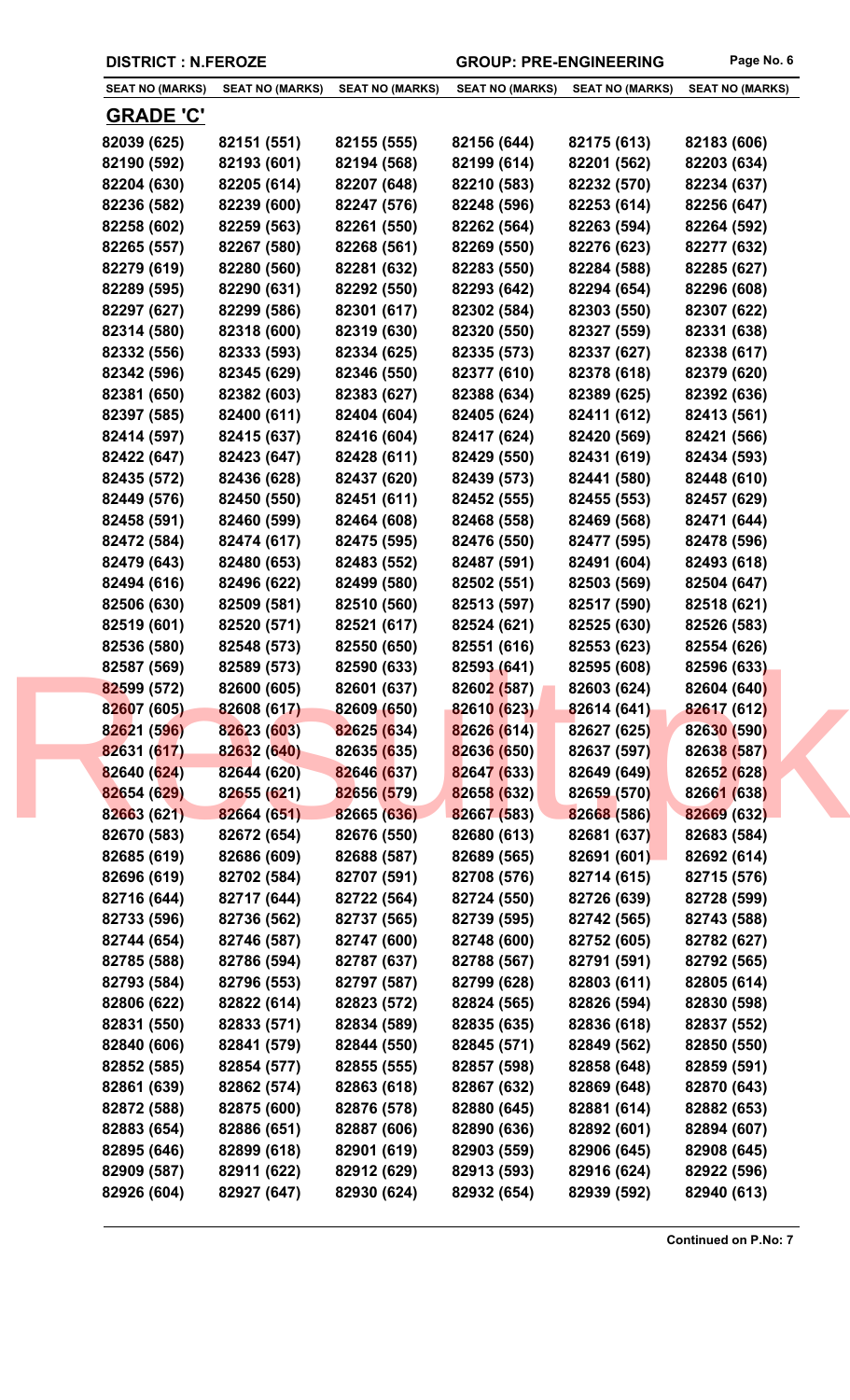| <b>SEAT NO (MARKS)</b> | <b>SEAT NO (MARKS)</b> | <b>SEAT NO (MARKS)</b> | <b>SEAT NO (MARKS)</b> | <b>SEAT NO (MARKS)</b> | <b>SEAT NO (MARKS)</b> |
|------------------------|------------------------|------------------------|------------------------|------------------------|------------------------|
|                        |                        |                        |                        |                        |                        |
| <u>GRADE 'C'</u>       |                        |                        |                        |                        |                        |
| 82941 (550)            | 82943 (654)            | 82947 (621)            | 82948 (596)            | 82949 (550)            | 82950 (624)            |
| 82956 (550)            | 82957 (622)            | 82959 (610)            | 82960 (639)            | 82963 (614)            | 82964 (634)            |
| 82965 (588)            | 82966 (646)            | 82967 (614)            | 82971 (621)            | 82973 (619)            | 82974 (608)            |
| 82975 (617)            | 82977 (632)            | 82980 (650)            | 82982 (621)            | 82986 (612)            | 82990 (646)            |
| 82993 (627)            | 82995 (581)            | 82998 (569)            | 83001 (639)            | 83002 (639)            | 83003 (649)            |
| 83006 (647)            | 83008 (623)            | 83009 (579)            | 83010 (641)            | 83011 (614)            | 83012 (614)            |
| 83013 (553)            | 83014 (641)            | 83015 (628)            | 83017 (599)            | 83018 (617)            | 83022 (639)            |
| 83025 (643)            | 83026 (575)            | 83027 (554)            | 83030 (577)            | 83031 (602)            | 83032 (616)            |
| 83036 (623)            | 83037 (596)            | 83038 (555)            | 83040 (603)            | 83041 (570)            | 83043 (604)            |
| 83044 (564)            | 83048 (580)            | 83049 (622)            | 83051 (582)            | 83053 (636)            | 83055 (615)            |
| 83056 (557)            | 83060 (627)            | 83061 (600)            | 83063 (588)            | 83064 (578)            | 83066 (629)            |
| 83072 (653)            | 83075 (637)            | 83077 (621)            | 83081 (592)            | 83082 (632)            | 83084 (610)            |
| 83086 (590)            | 83087 (592)            | 83089 (591)            | 83090 (625)            | 83091 (572)            | 83101 (640)            |
| 83102 (635)            | 83108 (594)            | 83112 (627)            | 83116 (597)            | 83118 (570)            | 83122 (620)            |
| 83123 (573)            | 83127 (624)            | 83128 (599)            | 83130 (577)            | 83131 (601)            | 83132 (622)            |
| 83139 (607)            | 83141 (627)            | 83144 (568)            | 83147 (605)            | 83153 (627)            | 83163 (600)            |
| 83164 (575)            | 83165 (582)            | 83172 (603)            | 83173 (616)            | 83174 (608)            | 83177 (624)            |
| 83180 (567)            | 83184 (550)            | 83186 (630)            | 83187 (622)            | 83189 (603)            | 83221 (654)            |
| 83223 (640)            | 83230 (622)            | 83231 (646)            | 83303 (599)            | 83304 (651)            | 83308 (591)            |
| 83317 (647)            | 83352 (588)            | 83354 (582)            | 83355 (589)            | 83357 (652)            | 83358 (609)            |
| 83359 (610)            | 83360 (579)            | 83361 (594)            | 83371 (622)            | 83373 (558)            | 83374 (618)            |
| 83376 (610)            | 83386 (632)            | 83388 (631)            | 83392 (647)            | 83394 (605)            | 83395 (606)            |
| 83396 (596)            | 83397 (646)            | 83398 (654)            | 83401 (587)            | 83404 (629)            | 83406 (556)            |
| 83407 (599)            | 83409 (610)            | 83411 (625)            | 83416 (607)            | 83418 (614)            | 83419 (652)            |
| 83423 (629)            | 83426 (647)            | 83428 (623)            | 83429 (651)            | 83433 (597)            | 83436 (550)            |
| 83437 (643)            | 83439 (563)            | 83440 (591)            | 83442 (560)            | 83444 (579)            | 83446 (558)            |
| 83447 (582)            | 83452 (634)            | 83453 (648)            | 83455 (584)            | 83457 (647)            | 83459 (595)            |
| 83462 (583)            | 83463 (553)            | 83466 (573)            | 83467 (641)            | 83468 (646)            | 83479 (578)            |
| 83480 (614)            | 83481 (592)            | 83482 (646)            | 83483 (617)            | 83487 (575)            | 83488 (643)            |
| 83489 (558)            | 83491 (647)            | 83492 (628)            | 83495 (595)            | 83498 (605)            | 83499 (641)            |
| 83500 (613)            | 83502 (585)            | 83504 (638)            | 83506 (591)            | 83507 (562)            | 83509 (618)            |
| 83511 (621)            | 83512 (617)            | 83513 (560)            | 83514 (640)            | 83515 (580)            | 83517 (610)            |
| 83518 (550)            | 83519 (565)            | 83522 (627)            | 83523 (650)            | 83525 (570)            | 83529 (604)            |
| 83532 (597)            | 83534 (621)            | 83535 (590)            | 83537 (580)            | 83538 (635)            | 83540 (638)            |
| 83542 (572)            | 83543 (552)            | 83545 (646)            | 83546 (551)            | 83547 (638)            | 83558 (584)            |
|                        |                        | 83563 (573)            |                        |                        |                        |
| 83560 (577)            | 83562 (558)            |                        | 83564 (557)            | 83565 (626)            | 83566 (606)            |
| 83570 (556)            | 83571 (651)            | 83572 (561)            | 83579 (644)            | 83580 (560)            | 83611 (641)            |
| 83612 (629)            | 83613 (607)            | 83615 (650)            | 83619 (647)            | 83620 (621)            | 83626 (645)            |
| 83674 (632)            | 83774 (592)            | 83781 (596)            | 83793 (560)            | 83794 (617)            | 83795 (574)            |
| 83798 (643)            | 83800 (606)            | 83801 (624)            | 83803 (640)            | 83804 (611)            | 83815 (565)            |
| 83817 (566)            | 83822 (621)            | 83827 (566)            | 83828 (626)            | 83829 (588)            | 83838 (595)            |
| 83840 (618)            | 83843 (630)            | 83844 (647)            | 83847 (603)            | 83848 (595)            | 83850 (650)            |
| 83853 (570)            | 83854 (588)            | 83855 (636)            | 83861 (550)            | 83862 (630)            | 83863 (591)            |
| 83869 (583)            | 83870 (617)            | 83871 (649)            | 83874 (571)            | 83878 (654)            | 83921 (642)            |
| 83923 (571)            | 83924 (642)            | 83926 (605)            | 83927 (553)            | 83928 (599)            | 83932 (637)            |
| 83935 (601)            | 83936 (630)            | 83937 (557)            | 83938 (646)            | 83944 (592)            | 83945 (631)            |
| 83948 (613)            | 83951 (601)            | 83952 (577)            | 83953 (550)            | 83956 (584)            | 83957 (552)            |
| 83958 (636)            | 83966 (610)            | 83978 (624)            | 83981 (591)            | 83982 (571)            | 83985 (640)            |
| 83989 (574)            | 83990 (626)            | 83993 (570)            | 83999 (589)            | 84000 (587)            | 84002 (620)            |
| 84008 (625)            | 84009 (623)            | 84010 (550)            | 84012 (650)            | 84021 (580)            | 84026 (596)            |
| 84027 (585)            | 84028 (593)            | 84031 (613)            | 84033 (607)            | 84035 (550)            | 84038 (630)            |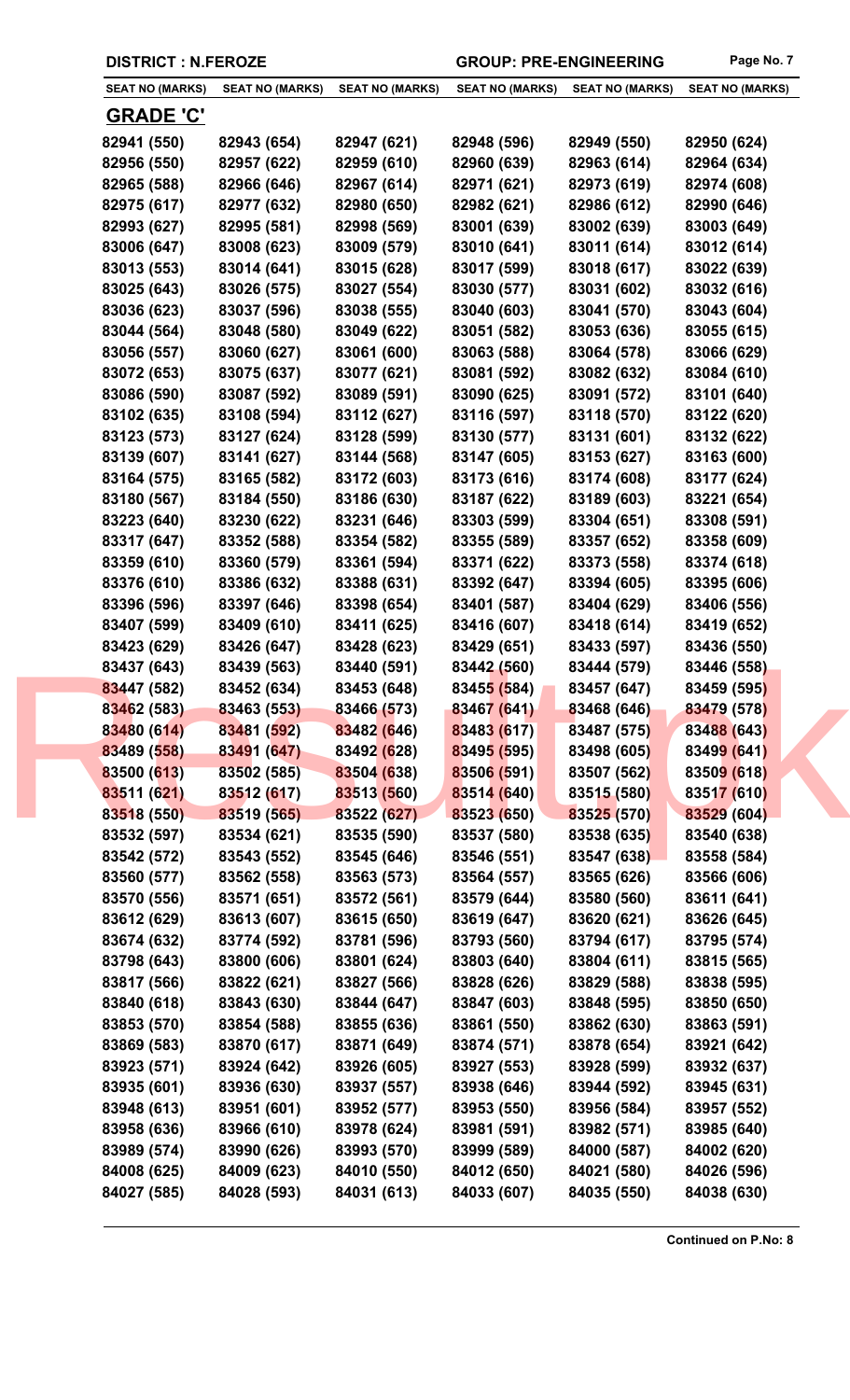| <b>SEAT NO (MARKS)</b>     | <b>SEAT NO (MARKS)</b>     | <b>SEAT NO (MARKS)</b>      | <b>SEAT NO (MARKS)</b>     | <b>SEAT NO (MARKS)</b> | <b>SEAT NO (MARKS)</b> |
|----------------------------|----------------------------|-----------------------------|----------------------------|------------------------|------------------------|
| <u>GRADE 'C'</u>           |                            |                             |                            |                        |                        |
| 84041 (592)                | 84047 (654)                | 84049 (576)                 | 84050 (638)                | 84052 (642)            | 84081 (612)            |
| 84111 (654)                | 84131 (551)                | 84132 (550)                 | 84133 (583)                | 84135 (619)            | 84136 (590)            |
| 84137 (648)                | 84139 (570)                | 84140 (636)                 | 84141 (590)                | 84144 (605)            | 84145 (599)            |
| 84146 (599)                | 84148 (633)                | 84150 (602)                 | 84152 (595)                | 84153 (568)            | 84154 (583)            |
| 84155 (616)                | 84158 (570)                | 84160 (564)                 | 84161 (621)                | 84162 (640)            | 84164 (603)            |
| 84166 (586)                | 84168 (583)                | 84169 (578)                 | 84171 (570)                | 84172 (569)            | 84174 (624)            |
| 84179 (592)                | 84180 (607)                | 84183 (581)                 | 84184 (637)                | 84185 (581)            | 84187 (631)            |
| 84188 (645)                | 84189 (579)                | 84191 (556)                 | 84193 (599)                | 84195 (640)            | 84196 (559)            |
| 84197 (646)                | 84198 (599)                | 84199 (622)                 | 84203 (600)                | 84204 (624)            | 84205 (610)            |
| 84206 (621)                | 84209 (569)                | 84216 (648)                 | 84217 (604)                | 84220 (612)            | 84221 (560)            |
| 84223 (637)                | 84225 (645)                | 84226 (595)                 | 84235 (618)                | 84236 (636)            | 84237 (630)            |
| 84238 (565)                | 84240 (641)                | 84242 (576)                 | 84245 (616)                | 84247 (621)            | 84248 (628)            |
| 84249 (573)                | 84250 (644)                | 84253 (626)                 | 84257 (609)                | 84258 (566)            | 84259 (627)            |
| 84261 (638)                | 84264 (583)                | 84265 (650)                 | 84338 (650)                | 84342 (615)            | 84343 (634)            |
| 84365 (649)                | 84368 (646)                | 84370 (612)                 | 84374 (653)                | 84375 (577)            | 84377 (599)            |
| 84378 (635)                | 84379 (563)                | 84380 (641)                 | 84382 (568)                | 84401 (611)            | 84402 (615)            |
| 84404 (647)                | 84407 (650)                | 84409 (589)                 | 84410 (624)                | 124002 (593)           | 124004 (617)           |
| 124008 (640)               | 124009 (629)               | 124010 (556)                | 124014 (583)               | 124016 (573)           | 124017 (651)           |
| 124018 (613)               | 124019 (635)               | 124026 (566)                | 124028 (639)               | 124030 (635)           | 124060 (582)           |
| 124062 (572)               | 124063 (633)               | 124065 (590)                | 124066 (619)               | 124067 (631)           | 124068 (584)           |
| 124070 (550)               | 124072 (594)               | 124073 (550)                | 124084 (566)               | 124086 (550)           | 124122 (558)           |
| 124123 (587)               | 124124 (610)               | 124126 (613)                | 124216 (595)               | 124218 (587)           | 124220 (550)           |
| 124221 (562)               | 124222 (614)               | 124225 (651)                | 124227 (605)               | 124228 (563)           | 124230 (626)           |
| 124231 (614)               | 124232 (550)               | 124233 (578)                | 124234 (567)               | 124235 (617)           | 124236 (609)           |
| 124238 (640)               | 124239 (642)               | 124240 (640)                | 124241 (579)               | 124242 (619)           | 124243 (613)           |
| 124244 (613)               | 124245 (636)               | 124246 (610)                | 124247 (576)               | 124249 (605)           | 124250 (639)           |
| 124254 (580)               | 124301 (573)               | 124351 (566)                | 124374 (623)               | 124375 (550)           | 124409 (643)           |
| 124410 (584)               | 124411 (579)  124414 (550) |                             | <mark>124415 (557)</mark>  | 124416 (550)           | 124422 (598)           |
| 124423 (562)               | 124424 (573)               | <mark>124426 (578)</mark>   | 124427 (574)               | 124429 (606)           | 124431 (650)           |
| 124432 (596)               | 124434 (616)               | 12443 <mark>8 (</mark> 553) | 124439 (590)               | 124440 (550)           | 124442(554)            |
| 124444 (558)               | 124445 (580)               | 124446 (577)                | 124448 (566)               | 124450 (560)           | 124451 (652)           |
| 124454 (579)               | 124456 (588)               | 124457 (578)                | 124501 (646)               | 124502 (609)           | 124505(651)            |
| 124506 (608)               | 124507 (622)               | 124531 (597)                | 124551(577)                | 124553 (596)           | 124574 (592)           |
| 124577 (599)               | 124580 (574)               | 124581 (589)                | 124582 (561)               | 124583 (580)           | 124585 (560)           |
| 124586 (580)               | 124588 (646)               | 124591 (601)                | 124596 (593)               | 124598 (597)           | 124600 (632)           |
| 124601 (622)               | 124602 (631)               | 124701 (599)                | 124702 (596)               | 124704 (579)           | 124706 (599)           |
| 124709 (564)               | 124713 (602)               | 124716 (637)                | 124717 (558)               | 124720 (558)           | 124722 (578)           |
| 124725 (550)               | 124727 (621)               | 124728 (583)                | 124735 (607)               | 124736 (584)           | 124738 (599)           |
| 124799 (651)               | 124801 (603)               | 124831 (567)                | 124832 (589)               | 124834 (573)           | 124835 (571)           |
| 124838 (568)               | 124840 (584)               | 124841 (578)                | 124845 (589)               | 124849 (563)           | 124873 (575)           |
| 124879 (578)               | 124880 (583)               | 124881 (568)                | 124882 (551)               | 124883 (591)           | 124885 (612)           |
| 124888 (550)               | 124931 (617)               | 124932 (566)                | 124951 (550)               | 124956 (605)           | 124965 (558)           |
| 124967 (597)               | 124968 (592)               | 125024 (646)                | 125025 (653)               |                        |                        |
|                            |                            |                             |                            |                        |                        |
| <b>GRADE 'D'</b>           |                            |                             |                            |                        |                        |
| 81061 (537)                | 81128 (548)                | 81133 (523)                 | 81134 (531)                | 81149 (528)            | 81208 (533)            |
| 81217 (522)                | 81225 (492)                | 81246 (540)                 | 81264 (541)                | 81324 (542)            | 81349 (520)            |
| 81371 (537)                | 81401 (540)                | 81404 (538)                 | 81420 (523)                | 81556 (538)            | 81557 (507)            |
| 81559 (540)<br>81598 (532) | 81566 (503)                | 81572 (537)                 | 81573 (543)<br>81703 (498) | 81585 (541)            | 81593 (482)            |
|                            | 81663 (536)                | 81668 (539)                 |                            | 81732 (494)            | 81797 (537)            |
| 81801 (539)                | 81821 (539)                | 81851 (527)                 | 81886 (522)                | 81892 (511)            | 81928 (542)            |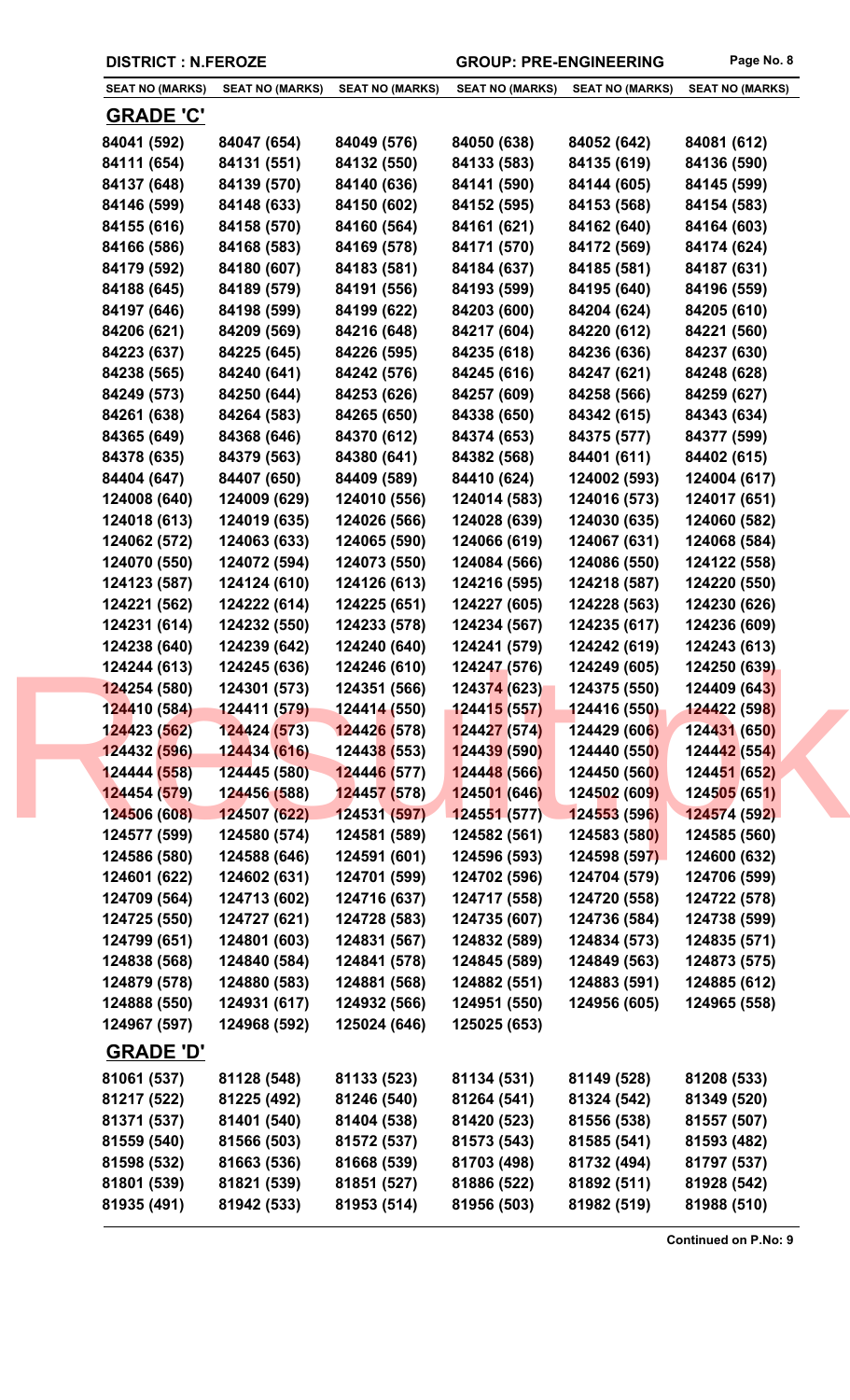| <b>SEAT NO (MARKS)</b> | <b>SEAT NO (MARKS)</b>    | <b>SEAT NO (MARKS)</b> | <b>SEAT NO (MARKS)</b> | <b>SEAT NO (MARKS)</b> | <b>SEAT NO (MARKS)</b> |
|------------------------|---------------------------|------------------------|------------------------|------------------------|------------------------|
| <u>GRADE 'D'</u>       |                           |                        |                        |                        |                        |
| 82153 (535)            | 82154 (535)               | 82198 (500)            | 82231 (527)            | 82240 (525)            | 82246 (531)            |
| 82252 (522)            | 82254 (523)               | 82257 (440)            | 82260 (527)            | 82266 (510)            | 82270 (504)            |
| 82275 (492)            | 82306 (536)               | 82308 (528)            | 82316 (535)            | 82343 (497)            | 82385 (472)            |
| 82426 (513)            | 82438 (510)               | 82446 (534)            | 82447 (526)            | 82456 (519)            | 82463 (531)            |
| 82470 (471)            | 82484 (539)               | 82492 (537)            | 82515 (504)            | 82537 (534)            | 82540 (516)            |
| 82552 (535)            | 82581 (538)               | 82639 (537)            | 82660 (507)            | 82682 (513)            | 82690 (526)            |
| 82700 (543)            | 82753 (525)               | 82794 (530)            | 82802 (523)            | 82804 (533)            | 82821 (544)            |
| 82827 (534)            | 82828 (535)               | 82829 (519)            | 82832 (522)            | 82838 (464)            | 82843 (522)            |
| 82848 (543)            | 82851 (526)               | 82853 (515)            | 82866 (541)            | 82871 (543)            | 82873 (516)            |
| 82888 (528)            | 82915 (520)               | 82919 (542)            | 82920 (542)            | 82938 (512)            | 82951 (528)            |
| 82985 (519)            | 83004 (546)               | 83023 (536)            | 83035 (542)            | 83050 (544)            | 83054 (537)            |
| 83070 (548)            | 83096 (489)               | 83185 (524)            | 83316 (528)            | 83385 (540)            | 83390 (533)            |
| 83405 (531)            | 83432 (476)               | 83449 (527)            | 83460 (505)            | 83465 (542)            | 83469 (543)            |
| 83471 (513)            | 83473 (506)               | 83494 (533)            | 83496 (506)            | 83510 (499)            | 83516 (549)            |
| 83550 (524)            | 83559 (525)               | 83581 (511)            | 83820 (475)            | 83841 (502)            | 83858 (497)            |
| 83880 (517)            | 83995 (546)               | 84005 (526)            | 84017 (525)            | 84036 (528)            | 84037 (510)            |
| 84040 (536)            | 84048 (547)               | 84156 (520)            | 84182 (523)            | 84229 (460)            | 84230 (522)            |
| 84270 (531)            | 84272 (513)               | 84408 (539)            | 84412 (537)            | 124005 (524)           | 124007 (536)           |
| 124012 (500)           | 124024 (544)              | 124056 (514)           | 124077 (490)           | 124078 (543)           | 124081 (531)           |
| 124082 (480)           | 124121 (507)              | 124125 (539)           | 124219 (529)           | 124223 (520)           | 124229 (541)           |
| 124237 (531)           | 124248 (501)              | 124251 (531)           | 124352 (544)           | 124376 (520)           | 124377 (536)           |
| 124401 (538)           | 124402 (513)              | 124407 (536)           | 124408 (533)           | 124412 (509)           | 124413 (533)           |
| 124418 (505)           | 124419 (524)              | 124420 (472)           | 124421 (527)           | 124425 (511)           | 124428 (468)           |
| 124430 (517)           | 124435 (543)              | 124437 (529)           | 124443 (515)           | 124449 (509)           | 124504 (533)           |
| 124552 (498)           | 124561 (545)              | 124579 (511)           | 124590 (530)           | 124599 (533)           | 124703 (522)           |
| 124707 (537)           | 124708 (542)              | 124710 (527)           | 124711 (540)           | 124718 (474)           | 124721 (530)           |
| 124723 (542)           | 124729 (529)              | 124730 (529)           | 124731(539)            | 124839 (518)           | 124952 (540)           |
| 124953 (522)           | 124955 (534)              | 124958 (475)           | 125021 (457)           | 125022 (533)           | 125027 (477)           |
| 125041 (539)           |                           |                        |                        |                        |                        |
|                        | <b>GRADE 'E'  N I L </b>  |                        |                        |                        |                        |
|                        |                           |                        |                        |                        |                        |
|                        |                           |                        |                        |                        |                        |
| <b>PASS ONLY</b>       |                           |                        |                        |                        |                        |
| 83288 (707)            | 83289 (756)               | 124088 (177)           | 124195 (138)           | 124196 (148)           | 124252 (167)           |
| 124373 (182)           | 124406 (134)              | 124573 (157)           | 124874 (127)           |                        |                        |
|                        |                           |                        |                        |                        |                        |
|                        | <u>FAILURE CANDIDATES</u> |                        |                        |                        |                        |
| 81007 (568)            | 81012 (517)               | 81013 (622)            | 81016 (516)            | 81017 (494)            | 81018 (575)            |
| 81031 (572)            | 81032 (500)               | 81033 (553)            | 81035 (547)            | 81037 (518)            | 81038 (470)            |
| 81045 (470)            | 81046 (463)               | 81048 (575)            | 81049 (546)            | 81052 (491)            | 81056 (613)            |
| 81064 (540)            | 81065 (521)               | 81066 (597)            | 81068 (510)            | 81069 (446)            | 81072 (556)            |
| 81074 (536)            | 81079 (522)               | 81080 (480)            | 81090 (623)            | 81093 (468)            | 81124 (456)            |
| 81125 (531)            | 81138 (607)               | 81142 (465)            | 81145 (541)            | 81150 (443)            | 81153 (570)            |
| 81157 (445)            | 81186 (587)               | 81192 (553)            | 81198 (501)            | 81210 (678)            | 81212 (486)            |
| 81213 (463)            | 81216 (723)               | 81226 (421)            | 81239 (681)            | 81241 (504)            | 81242 (709)            |
| 81245 (625)            | 81247 (664)               | 81249 (526)            | 81250 (681)            | 81258 (474)            | 81260 (290)            |
| 81262 (544)            | 81269 (559)               | 81271 (571)            | 81275 (576)            | 81277 (331)            | 81278 (602)            |
| 81280 (619)            | 81281 (555)               | 81285 (543)            | 81287 (530)            | 81292 (498)            | 81293 (512)            |
| 81294 (594)            | 81299 (532)               | 81300 (602)            | 81301 (570)            | 81303 (460)            | 81304 (419)            |
| 81306 (518)            | 81308 (546)               | 81325 (493)            | 81326 (596)            | 81328 (491)            | 81329 (523)            |
| 81331 (593)            | 81332 (541)               | 81336 (585)            | 81337 (523)            | 81340 (481)            | 81341 (569)            |

**81343 (485) 81346 (528) 81347 (488) 81348 (522) 81357 (390) 81362 (425)**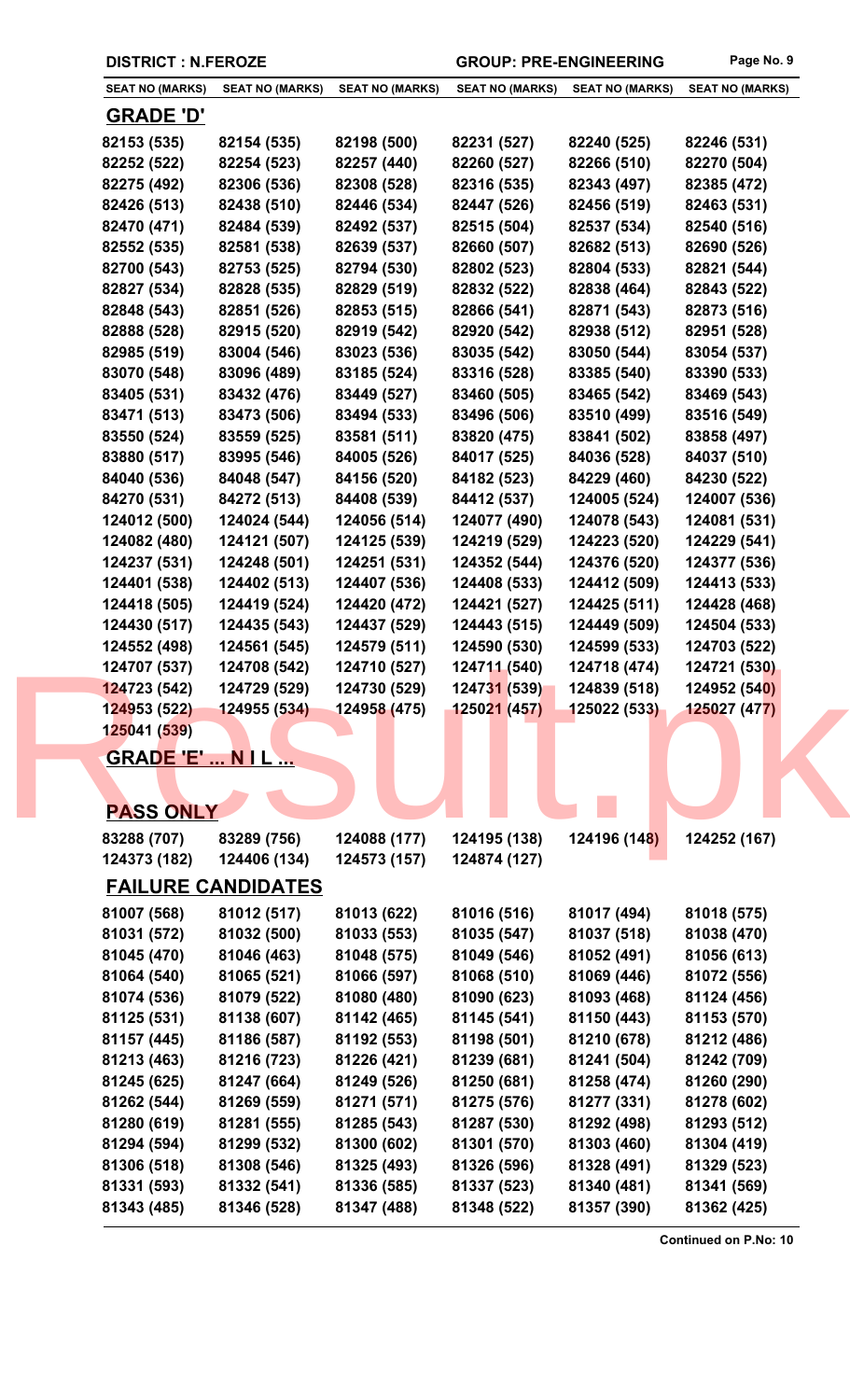| <b>DISTRICT : N.FEROZE</b> |                                                                                                                                                                                                                                                                                                                                                                                                                                                                                              | <b>GROUP: PRE-ENGINEERING</b>                                                                                                                                                                                                                                                                                                                                                                                                                                                                                                                                                                                                                                                                                                |                                                                                                                                                                                                                                                                                                                                                                                                                                                                                                                                       | Page No. 10                                                                                                                                                                                                                                                                                                                                                                                                                                                                                                 |                                                                                                                                                                                                                                                                                                                                                                                                                                                                                              |
|----------------------------|----------------------------------------------------------------------------------------------------------------------------------------------------------------------------------------------------------------------------------------------------------------------------------------------------------------------------------------------------------------------------------------------------------------------------------------------------------------------------------------------|------------------------------------------------------------------------------------------------------------------------------------------------------------------------------------------------------------------------------------------------------------------------------------------------------------------------------------------------------------------------------------------------------------------------------------------------------------------------------------------------------------------------------------------------------------------------------------------------------------------------------------------------------------------------------------------------------------------------------|---------------------------------------------------------------------------------------------------------------------------------------------------------------------------------------------------------------------------------------------------------------------------------------------------------------------------------------------------------------------------------------------------------------------------------------------------------------------------------------------------------------------------------------|-------------------------------------------------------------------------------------------------------------------------------------------------------------------------------------------------------------------------------------------------------------------------------------------------------------------------------------------------------------------------------------------------------------------------------------------------------------------------------------------------------------|----------------------------------------------------------------------------------------------------------------------------------------------------------------------------------------------------------------------------------------------------------------------------------------------------------------------------------------------------------------------------------------------------------------------------------------------------------------------------------------------|
| SEAT NO (MARKS)            |                                                                                                                                                                                                                                                                                                                                                                                                                                                                                              | <b>SEAT NO (MARKS)</b>                                                                                                                                                                                                                                                                                                                                                                                                                                                                                                                                                                                                                                                                                                       | <b>SEAT NO (MARKS)</b>                                                                                                                                                                                                                                                                                                                                                                                                                                                                                                                | <b>SEAT NO (MARKS)</b>                                                                                                                                                                                                                                                                                                                                                                                                                                                                                      | <b>SEAT NO (MARKS)</b>                                                                                                                                                                                                                                                                                                                                                                                                                                                                       |
|                            |                                                                                                                                                                                                                                                                                                                                                                                                                                                                                              |                                                                                                                                                                                                                                                                                                                                                                                                                                                                                                                                                                                                                                                                                                                              |                                                                                                                                                                                                                                                                                                                                                                                                                                                                                                                                       |                                                                                                                                                                                                                                                                                                                                                                                                                                                                                                             |                                                                                                                                                                                                                                                                                                                                                                                                                                                                                              |
| 81363 (407)                |                                                                                                                                                                                                                                                                                                                                                                                                                                                                                              | 81369 (471)                                                                                                                                                                                                                                                                                                                                                                                                                                                                                                                                                                                                                                                                                                                  | 81405 (510)                                                                                                                                                                                                                                                                                                                                                                                                                                                                                                                           | 81406 (596)                                                                                                                                                                                                                                                                                                                                                                                                                                                                                                 | 81407 (435)                                                                                                                                                                                                                                                                                                                                                                                                                                                                                  |
| 81408 (675)                |                                                                                                                                                                                                                                                                                                                                                                                                                                                                                              | 81414 (529)                                                                                                                                                                                                                                                                                                                                                                                                                                                                                                                                                                                                                                                                                                                  | 81415 (584)                                                                                                                                                                                                                                                                                                                                                                                                                                                                                                                           | 81417 (546)                                                                                                                                                                                                                                                                                                                                                                                                                                                                                                 | 81457 (747)                                                                                                                                                                                                                                                                                                                                                                                                                                                                                  |
| 81459 (769)                |                                                                                                                                                                                                                                                                                                                                                                                                                                                                                              | 81509 (492)                                                                                                                                                                                                                                                                                                                                                                                                                                                                                                                                                                                                                                                                                                                  | 81512 (664)                                                                                                                                                                                                                                                                                                                                                                                                                                                                                                                           | 81517 (645)                                                                                                                                                                                                                                                                                                                                                                                                                                                                                                 | 81518 (623)                                                                                                                                                                                                                                                                                                                                                                                                                                                                                  |
| 81522 (681)                |                                                                                                                                                                                                                                                                                                                                                                                                                                                                                              | 81528 (692)                                                                                                                                                                                                                                                                                                                                                                                                                                                                                                                                                                                                                                                                                                                  | 81530 (867)                                                                                                                                                                                                                                                                                                                                                                                                                                                                                                                           | 81531 (713)                                                                                                                                                                                                                                                                                                                                                                                                                                                                                                 | 81567 (443)                                                                                                                                                                                                                                                                                                                                                                                                                                                                                  |
|                            |                                                                                                                                                                                                                                                                                                                                                                                                                                                                                              |                                                                                                                                                                                                                                                                                                                                                                                                                                                                                                                                                                                                                                                                                                                              |                                                                                                                                                                                                                                                                                                                                                                                                                                                                                                                                       |                                                                                                                                                                                                                                                                                                                                                                                                                                                                                                             | 81693 (523)                                                                                                                                                                                                                                                                                                                                                                                                                                                                                  |
|                            |                                                                                                                                                                                                                                                                                                                                                                                                                                                                                              |                                                                                                                                                                                                                                                                                                                                                                                                                                                                                                                                                                                                                                                                                                                              |                                                                                                                                                                                                                                                                                                                                                                                                                                                                                                                                       |                                                                                                                                                                                                                                                                                                                                                                                                                                                                                                             | 81721 (540)                                                                                                                                                                                                                                                                                                                                                                                                                                                                                  |
|                            |                                                                                                                                                                                                                                                                                                                                                                                                                                                                                              |                                                                                                                                                                                                                                                                                                                                                                                                                                                                                                                                                                                                                                                                                                                              |                                                                                                                                                                                                                                                                                                                                                                                                                                                                                                                                       |                                                                                                                                                                                                                                                                                                                                                                                                                                                                                                             | 81781 (610)                                                                                                                                                                                                                                                                                                                                                                                                                                                                                  |
|                            |                                                                                                                                                                                                                                                                                                                                                                                                                                                                                              |                                                                                                                                                                                                                                                                                                                                                                                                                                                                                                                                                                                                                                                                                                                              |                                                                                                                                                                                                                                                                                                                                                                                                                                                                                                                                       |                                                                                                                                                                                                                                                                                                                                                                                                                                                                                                             | 81817 (592)                                                                                                                                                                                                                                                                                                                                                                                                                                                                                  |
|                            |                                                                                                                                                                                                                                                                                                                                                                                                                                                                                              |                                                                                                                                                                                                                                                                                                                                                                                                                                                                                                                                                                                                                                                                                                                              |                                                                                                                                                                                                                                                                                                                                                                                                                                                                                                                                       |                                                                                                                                                                                                                                                                                                                                                                                                                                                                                                             | 81864 (523)                                                                                                                                                                                                                                                                                                                                                                                                                                                                                  |
|                            |                                                                                                                                                                                                                                                                                                                                                                                                                                                                                              |                                                                                                                                                                                                                                                                                                                                                                                                                                                                                                                                                                                                                                                                                                                              |                                                                                                                                                                                                                                                                                                                                                                                                                                                                                                                                       |                                                                                                                                                                                                                                                                                                                                                                                                                                                                                                             | 81885 (545)                                                                                                                                                                                                                                                                                                                                                                                                                                                                                  |
|                            |                                                                                                                                                                                                                                                                                                                                                                                                                                                                                              |                                                                                                                                                                                                                                                                                                                                                                                                                                                                                                                                                                                                                                                                                                                              |                                                                                                                                                                                                                                                                                                                                                                                                                                                                                                                                       |                                                                                                                                                                                                                                                                                                                                                                                                                                                                                                             | 81920 (470)                                                                                                                                                                                                                                                                                                                                                                                                                                                                                  |
|                            |                                                                                                                                                                                                                                                                                                                                                                                                                                                                                              |                                                                                                                                                                                                                                                                                                                                                                                                                                                                                                                                                                                                                                                                                                                              |                                                                                                                                                                                                                                                                                                                                                                                                                                                                                                                                       |                                                                                                                                                                                                                                                                                                                                                                                                                                                                                                             | 81981 (499)                                                                                                                                                                                                                                                                                                                                                                                                                                                                                  |
|                            |                                                                                                                                                                                                                                                                                                                                                                                                                                                                                              |                                                                                                                                                                                                                                                                                                                                                                                                                                                                                                                                                                                                                                                                                                                              |                                                                                                                                                                                                                                                                                                                                                                                                                                                                                                                                       |                                                                                                                                                                                                                                                                                                                                                                                                                                                                                                             | 82141 (408)                                                                                                                                                                                                                                                                                                                                                                                                                                                                                  |
|                            |                                                                                                                                                                                                                                                                                                                                                                                                                                                                                              |                                                                                                                                                                                                                                                                                                                                                                                                                                                                                                                                                                                                                                                                                                                              |                                                                                                                                                                                                                                                                                                                                                                                                                                                                                                                                       |                                                                                                                                                                                                                                                                                                                                                                                                                                                                                                             | 82242 (416)                                                                                                                                                                                                                                                                                                                                                                                                                                                                                  |
|                            |                                                                                                                                                                                                                                                                                                                                                                                                                                                                                              |                                                                                                                                                                                                                                                                                                                                                                                                                                                                                                                                                                                                                                                                                                                              |                                                                                                                                                                                                                                                                                                                                                                                                                                                                                                                                       |                                                                                                                                                                                                                                                                                                                                                                                                                                                                                                             | 82328 (467)                                                                                                                                                                                                                                                                                                                                                                                                                                                                                  |
|                            |                                                                                                                                                                                                                                                                                                                                                                                                                                                                                              |                                                                                                                                                                                                                                                                                                                                                                                                                                                                                                                                                                                                                                                                                                                              |                                                                                                                                                                                                                                                                                                                                                                                                                                                                                                                                       |                                                                                                                                                                                                                                                                                                                                                                                                                                                                                                             |                                                                                                                                                                                                                                                                                                                                                                                                                                                                                              |
|                            |                                                                                                                                                                                                                                                                                                                                                                                                                                                                                              |                                                                                                                                                                                                                                                                                                                                                                                                                                                                                                                                                                                                                                                                                                                              |                                                                                                                                                                                                                                                                                                                                                                                                                                                                                                                                       |                                                                                                                                                                                                                                                                                                                                                                                                                                                                                                             | 82442 (522)                                                                                                                                                                                                                                                                                                                                                                                                                                                                                  |
|                            |                                                                                                                                                                                                                                                                                                                                                                                                                                                                                              |                                                                                                                                                                                                                                                                                                                                                                                                                                                                                                                                                                                                                                                                                                                              |                                                                                                                                                                                                                                                                                                                                                                                                                                                                                                                                       |                                                                                                                                                                                                                                                                                                                                                                                                                                                                                                             | 82465 (560)                                                                                                                                                                                                                                                                                                                                                                                                                                                                                  |
|                            |                                                                                                                                                                                                                                                                                                                                                                                                                                                                                              |                                                                                                                                                                                                                                                                                                                                                                                                                                                                                                                                                                                                                                                                                                                              |                                                                                                                                                                                                                                                                                                                                                                                                                                                                                                                                       |                                                                                                                                                                                                                                                                                                                                                                                                                                                                                                             | 82516 (472)                                                                                                                                                                                                                                                                                                                                                                                                                                                                                  |
|                            |                                                                                                                                                                                                                                                                                                                                                                                                                                                                                              |                                                                                                                                                                                                                                                                                                                                                                                                                                                                                                                                                                                                                                                                                                                              |                                                                                                                                                                                                                                                                                                                                                                                                                                                                                                                                       |                                                                                                                                                                                                                                                                                                                                                                                                                                                                                                             | 82556 (528)                                                                                                                                                                                                                                                                                                                                                                                                                                                                                  |
|                            |                                                                                                                                                                                                                                                                                                                                                                                                                                                                                              |                                                                                                                                                                                                                                                                                                                                                                                                                                                                                                                                                                                                                                                                                                                              |                                                                                                                                                                                                                                                                                                                                                                                                                                                                                                                                       |                                                                                                                                                                                                                                                                                                                                                                                                                                                                                                             | 82677 (506)                                                                                                                                                                                                                                                                                                                                                                                                                                                                                  |
|                            |                                                                                                                                                                                                                                                                                                                                                                                                                                                                                              |                                                                                                                                                                                                                                                                                                                                                                                                                                                                                                                                                                                                                                                                                                                              |                                                                                                                                                                                                                                                                                                                                                                                                                                                                                                                                       |                                                                                                                                                                                                                                                                                                                                                                                                                                                                                                             | 82703 (578)                                                                                                                                                                                                                                                                                                                                                                                                                                                                                  |
|                            |                                                                                                                                                                                                                                                                                                                                                                                                                                                                                              |                                                                                                                                                                                                                                                                                                                                                                                                                                                                                                                                                                                                                                                                                                                              |                                                                                                                                                                                                                                                                                                                                                                                                                                                                                                                                       |                                                                                                                                                                                                                                                                                                                                                                                                                                                                                                             | 82729 (464)                                                                                                                                                                                                                                                                                                                                                                                                                                                                                  |
|                            |                                                                                                                                                                                                                                                                                                                                                                                                                                                                                              |                                                                                                                                                                                                                                                                                                                                                                                                                                                                                                                                                                                                                                                                                                                              |                                                                                                                                                                                                                                                                                                                                                                                                                                                                                                                                       |                                                                                                                                                                                                                                                                                                                                                                                                                                                                                                             | 82738 (538)                                                                                                                                                                                                                                                                                                                                                                                                                                                                                  |
|                            |                                                                                                                                                                                                                                                                                                                                                                                                                                                                                              |                                                                                                                                                                                                                                                                                                                                                                                                                                                                                                                                                                                                                                                                                                                              |                                                                                                                                                                                                                                                                                                                                                                                                                                                                                                                                       |                                                                                                                                                                                                                                                                                                                                                                                                                                                                                                             | 82795 (571)                                                                                                                                                                                                                                                                                                                                                                                                                                                                                  |
|                            |                                                                                                                                                                                                                                                                                                                                                                                                                                                                                              |                                                                                                                                                                                                                                                                                                                                                                                                                                                                                                                                                                                                                                                                                                                              |                                                                                                                                                                                                                                                                                                                                                                                                                                                                                                                                       |                                                                                                                                                                                                                                                                                                                                                                                                                                                                                                             | 82856 (495)                                                                                                                                                                                                                                                                                                                                                                                                                                                                                  |
|                            |                                                                                                                                                                                                                                                                                                                                                                                                                                                                                              |                                                                                                                                                                                                                                                                                                                                                                                                                                                                                                                                                                                                                                                                                                                              |                                                                                                                                                                                                                                                                                                                                                                                                                                                                                                                                       |                                                                                                                                                                                                                                                                                                                                                                                                                                                                                                             | 82907 (584)                                                                                                                                                                                                                                                                                                                                                                                                                                                                                  |
|                            |                                                                                                                                                                                                                                                                                                                                                                                                                                                                                              |                                                                                                                                                                                                                                                                                                                                                                                                                                                                                                                                                                                                                                                                                                                              |                                                                                                                                                                                                                                                                                                                                                                                                                                                                                                                                       |                                                                                                                                                                                                                                                                                                                                                                                                                                                                                                             | 82981 (542)                                                                                                                                                                                                                                                                                                                                                                                                                                                                                  |
|                            |                                                                                                                                                                                                                                                                                                                                                                                                                                                                                              |                                                                                                                                                                                                                                                                                                                                                                                                                                                                                                                                                                                                                                                                                                                              |                                                                                                                                                                                                                                                                                                                                                                                                                                                                                                                                       |                                                                                                                                                                                                                                                                                                                                                                                                                                                                                                             | 82999 (576)                                                                                                                                                                                                                                                                                                                                                                                                                                                                                  |
|                            |                                                                                                                                                                                                                                                                                                                                                                                                                                                                                              |                                                                                                                                                                                                                                                                                                                                                                                                                                                                                                                                                                                                                                                                                                                              |                                                                                                                                                                                                                                                                                                                                                                                                                                                                                                                                       |                                                                                                                                                                                                                                                                                                                                                                                                                                                                                                             | 83069 (656)                                                                                                                                                                                                                                                                                                                                                                                                                                                                                  |
|                            |                                                                                                                                                                                                                                                                                                                                                                                                                                                                                              |                                                                                                                                                                                                                                                                                                                                                                                                                                                                                                                                                                                                                                                                                                                              |                                                                                                                                                                                                                                                                                                                                                                                                                                                                                                                                       |                                                                                                                                                                                                                                                                                                                                                                                                                                                                                                             | 83093 (672)                                                                                                                                                                                                                                                                                                                                                                                                                                                                                  |
|                            |                                                                                                                                                                                                                                                                                                                                                                                                                                                                                              |                                                                                                                                                                                                                                                                                                                                                                                                                                                                                                                                                                                                                                                                                                                              |                                                                                                                                                                                                                                                                                                                                                                                                                                                                                                                                       |                                                                                                                                                                                                                                                                                                                                                                                                                                                                                                             | 83138 (498)                                                                                                                                                                                                                                                                                                                                                                                                                                                                                  |
| 83142 (396)                |                                                                                                                                                                                                                                                                                                                                                                                                                                                                                              | 83146 (568)                                                                                                                                                                                                                                                                                                                                                                                                                                                                                                                                                                                                                                                                                                                  | 83148 (484)                                                                                                                                                                                                                                                                                                                                                                                                                                                                                                                           | 83149 (603)                                                                                                                                                                                                                                                                                                                                                                                                                                                                                                 | 83151 (683)                                                                                                                                                                                                                                                                                                                                                                                                                                                                                  |
| 83154 (666)                |                                                                                                                                                                                                                                                                                                                                                                                                                                                                                              | 83159 (181)                                                                                                                                                                                                                                                                                                                                                                                                                                                                                                                                                                                                                                                                                                                  | 83161 (580)                                                                                                                                                                                                                                                                                                                                                                                                                                                                                                                           | 83162 (605)                                                                                                                                                                                                                                                                                                                                                                                                                                                                                                 | 83167 (572)                                                                                                                                                                                                                                                                                                                                                                                                                                                                                  |
| 83170 (663)                |                                                                                                                                                                                                                                                                                                                                                                                                                                                                                              | 83178 (589)                                                                                                                                                                                                                                                                                                                                                                                                                                                                                                                                                                                                                                                                                                                  | 83182 (636)                                                                                                                                                                                                                                                                                                                                                                                                                                                                                                                           | 83183 (672)                                                                                                                                                                                                                                                                                                                                                                                                                                                                                                 | 83188 (522)                                                                                                                                                                                                                                                                                                                                                                                                                                                                                  |
| 83225 (496)                |                                                                                                                                                                                                                                                                                                                                                                                                                                                                                              | 83228 (499)                                                                                                                                                                                                                                                                                                                                                                                                                                                                                                                                                                                                                                                                                                                  | 83229 (497)                                                                                                                                                                                                                                                                                                                                                                                                                                                                                                                           | 83232 (562)                                                                                                                                                                                                                                                                                                                                                                                                                                                                                                 | 83237 (778)                                                                                                                                                                                                                                                                                                                                                                                                                                                                                  |
| 83276 (647)                |                                                                                                                                                                                                                                                                                                                                                                                                                                                                                              | 83351 (533)                                                                                                                                                                                                                                                                                                                                                                                                                                                                                                                                                                                                                                                                                                                  | 83353 (502)                                                                                                                                                                                                                                                                                                                                                                                                                                                                                                                           | 83356 (533)                                                                                                                                                                                                                                                                                                                                                                                                                                                                                                 | 83362 (497)                                                                                                                                                                                                                                                                                                                                                                                                                                                                                  |
| 83363 (405)                |                                                                                                                                                                                                                                                                                                                                                                                                                                                                                              | 83367 (551)                                                                                                                                                                                                                                                                                                                                                                                                                                                                                                                                                                                                                                                                                                                  | 83368 (417)                                                                                                                                                                                                                                                                                                                                                                                                                                                                                                                           | 83369 (510)                                                                                                                                                                                                                                                                                                                                                                                                                                                                                                 | 83370 (468)                                                                                                                                                                                                                                                                                                                                                                                                                                                                                  |
| 83372 (442)                |                                                                                                                                                                                                                                                                                                                                                                                                                                                                                              | 83378 (508)                                                                                                                                                                                                                                                                                                                                                                                                                                                                                                                                                                                                                                                                                                                  | 83381 (490)                                                                                                                                                                                                                                                                                                                                                                                                                                                                                                                           | 83382 (511)                                                                                                                                                                                                                                                                                                                                                                                                                                                                                                 | 83384 (514)                                                                                                                                                                                                                                                                                                                                                                                                                                                                                  |
| 83387 (533)                |                                                                                                                                                                                                                                                                                                                                                                                                                                                                                              | 83391 (525)                                                                                                                                                                                                                                                                                                                                                                                                                                                                                                                                                                                                                                                                                                                  | 83393 (543)                                                                                                                                                                                                                                                                                                                                                                                                                                                                                                                           | 83399 (561)                                                                                                                                                                                                                                                                                                                                                                                                                                                                                                 | 83400 (494)                                                                                                                                                                                                                                                                                                                                                                                                                                                                                  |
| 83402 (468)                |                                                                                                                                                                                                                                                                                                                                                                                                                                                                                              |                                                                                                                                                                                                                                                                                                                                                                                                                                                                                                                                                                                                                                                                                                                              |                                                                                                                                                                                                                                                                                                                                                                                                                                                                                                                                       | 83415 (483)                                                                                                                                                                                                                                                                                                                                                                                                                                                                                                 | 83422 (419)                                                                                                                                                                                                                                                                                                                                                                                                                                                                                  |
|                            |                                                                                                                                                                                                                                                                                                                                                                                                                                                                                              |                                                                                                                                                                                                                                                                                                                                                                                                                                                                                                                                                                                                                                                                                                                              |                                                                                                                                                                                                                                                                                                                                                                                                                                                                                                                                       |                                                                                                                                                                                                                                                                                                                                                                                                                                                                                                             | 83456 (509)                                                                                                                                                                                                                                                                                                                                                                                                                                                                                  |
|                            |                                                                                                                                                                                                                                                                                                                                                                                                                                                                                              |                                                                                                                                                                                                                                                                                                                                                                                                                                                                                                                                                                                                                                                                                                                              |                                                                                                                                                                                                                                                                                                                                                                                                                                                                                                                                       |                                                                                                                                                                                                                                                                                                                                                                                                                                                                                                             | 83478 (621)                                                                                                                                                                                                                                                                                                                                                                                                                                                                                  |
|                            |                                                                                                                                                                                                                                                                                                                                                                                                                                                                                              |                                                                                                                                                                                                                                                                                                                                                                                                                                                                                                                                                                                                                                                                                                                              |                                                                                                                                                                                                                                                                                                                                                                                                                                                                                                                                       |                                                                                                                                                                                                                                                                                                                                                                                                                                                                                                             | 83555 (535)                                                                                                                                                                                                                                                                                                                                                                                                                                                                                  |
|                            |                                                                                                                                                                                                                                                                                                                                                                                                                                                                                              |                                                                                                                                                                                                                                                                                                                                                                                                                                                                                                                                                                                                                                                                                                                              |                                                                                                                                                                                                                                                                                                                                                                                                                                                                                                                                       |                                                                                                                                                                                                                                                                                                                                                                                                                                                                                                             | 83737 (708)                                                                                                                                                                                                                                                                                                                                                                                                                                                                                  |
|                            |                                                                                                                                                                                                                                                                                                                                                                                                                                                                                              |                                                                                                                                                                                                                                                                                                                                                                                                                                                                                                                                                                                                                                                                                                                              |                                                                                                                                                                                                                                                                                                                                                                                                                                                                                                                                       |                                                                                                                                                                                                                                                                                                                                                                                                                                                                                                             | 83812 (496)                                                                                                                                                                                                                                                                                                                                                                                                                                                                                  |
|                            |                                                                                                                                                                                                                                                                                                                                                                                                                                                                                              |                                                                                                                                                                                                                                                                                                                                                                                                                                                                                                                                                                                                                                                                                                                              | 83835 (656)                                                                                                                                                                                                                                                                                                                                                                                                                                                                                                                           | 83837 (536)                                                                                                                                                                                                                                                                                                                                                                                                                                                                                                 | 83842 (458)                                                                                                                                                                                                                                                                                                                                                                                                                                                                                  |
|                            |                                                                                                                                                                                                                                                                                                                                                                                                                                                                                              |                                                                                                                                                                                                                                                                                                                                                                                                                                                                                                                                                                                                                                                                                                                              |                                                                                                                                                                                                                                                                                                                                                                                                                                                                                                                                       |                                                                                                                                                                                                                                                                                                                                                                                                                                                                                                             |                                                                                                                                                                                                                                                                                                                                                                                                                                                                                              |
| 83818 (675)                | 83832 (481)                                                                                                                                                                                                                                                                                                                                                                                                                                                                                  | 83834 (525)                                                                                                                                                                                                                                                                                                                                                                                                                                                                                                                                                                                                                                                                                                                  |                                                                                                                                                                                                                                                                                                                                                                                                                                                                                                                                       |                                                                                                                                                                                                                                                                                                                                                                                                                                                                                                             |                                                                                                                                                                                                                                                                                                                                                                                                                                                                                              |
| 83846 (541)                | 83849 (528)                                                                                                                                                                                                                                                                                                                                                                                                                                                                                  | 83852 (500)                                                                                                                                                                                                                                                                                                                                                                                                                                                                                                                                                                                                                                                                                                                  | 83856 (624)                                                                                                                                                                                                                                                                                                                                                                                                                                                                                                                           | 83860 (501)                                                                                                                                                                                                                                                                                                                                                                                                                                                                                                 | 83865 (264)                                                                                                                                                                                                                                                                                                                                                                                                                                                                                  |
| 83866 (550)                | 83867 (662)                                                                                                                                                                                                                                                                                                                                                                                                                                                                                  | 83868 (684)                                                                                                                                                                                                                                                                                                                                                                                                                                                                                                                                                                                                                                                                                                                  | 83873 (494)                                                                                                                                                                                                                                                                                                                                                                                                                                                                                                                           | 83877 (539)                                                                                                                                                                                                                                                                                                                                                                                                                                                                                                 | 83925 (554)                                                                                                                                                                                                                                                                                                                                                                                                                                                                                  |
| 83933 (595)<br>83964 (539) | 83934 (489)<br>83965 (525)                                                                                                                                                                                                                                                                                                                                                                                                                                                                   | 83943 (504)<br>83970 (597)                                                                                                                                                                                                                                                                                                                                                                                                                                                                                                                                                                                                                                                                                                   | 83947 (590)<br>83972 (556)                                                                                                                                                                                                                                                                                                                                                                                                                                                                                                            | 83960 (503)<br>83973 (508)                                                                                                                                                                                                                                                                                                                                                                                                                                                                                  | 83963 (400)<br>83974 (563)                                                                                                                                                                                                                                                                                                                                                                                                                                                                   |
|                            | 81569 (402)<br>81699 (535)<br>81722 (422)<br>81794 (583)<br>81831 (569)<br>81871 (522)<br>81891 (462)<br>81925 (435)<br>81983 (451)<br>82152 (488)<br>82273 (528)<br>82372 (487)<br>82443 (551)<br>82481 (506)<br>82532 (589)<br>82586 (629)<br>82678 (515)<br>82704 (590)<br>82730 (396)<br>82740 (525)<br>82798 (548)<br>82860 (613)<br>82910 (579)<br>82983 (592)<br>83000 (590)<br>83073 (753)<br>83117 (562)<br>83441 (453)<br>83470 (467)<br>83485 (493)<br>83578 (223)<br>83759 (755) | <u>FAILURE CANDIDATES</u><br>81368 (544)<br>81409 (563)<br>81507 (613)<br>81523 (787)<br>81581 (504)<br>81701 (623)<br>81733 (605)<br>81799 (445)<br>81832 (502)<br>81874 (501)<br>81895 (498)<br>81929 (542)<br>81986 (386)<br>82157 (497)<br>82274 (513)<br>82375 (420)<br>82444 (554)<br>82482 (469)<br>82533 (684)<br>82592 (647)<br>82679 (600)<br>82709 (563)<br>82731 (485)<br>82781 (580)<br>82800 (586)<br>82891 (640)<br>82928 (552)<br>82984 (596)<br>83029 (668)<br>83074 (524)<br>83121 (630)<br>83145 (444)<br>83155 (666)<br>83171 (540)<br>83226 (554)<br>83320 (612)<br>83364 (388)<br>83375 (519)<br>83389 (517)<br>83403 (489)<br>83443 (548)<br>83472 (547)<br>83486 (514)<br>83601 (543)<br>83771 (771) | <b>SEAT NO (MARKS)</b><br>81599 (493)<br>81705 (685)<br>81738 (536)<br>81804 (474)<br>81849 (445)<br>81877 (429)<br>81901 (501)<br>81949 (473)<br>81987 (395)<br>82181 (487)<br>82278 (523)<br>82398 (481)<br>82445 (411)<br>82486 (421)<br>82542 (465)<br>82598 (508)<br>82694 (424)<br>82721 (504)<br>82732 (530)<br>82784 (570)<br>82801 (529)<br>82897 (522)<br>82945 (638)<br>82987 (590)<br>83046 (469)<br>83078 (555)<br>83126 (432)<br>83410 (480)<br>83450 (624)<br>83474 (510)<br>83526 (470)<br>83614 (601)<br>83787 (628) | 81679 (440)<br>81708 (742)<br>81771 (554)<br>81813 (409)<br>81850 (324)<br>81879 (498)<br>81906 (483)<br>81962 (550)<br>82033 (264)<br>82200 (499)<br>82282 (548)<br>82399 (549)<br>82453 (413)<br>82488 (499)<br>82544 (493)<br>82645 (697)<br>82697 (513)<br>82725 (533)<br>82734 (592)<br>82789 (566)<br>82825 (627)<br>82902 (499)<br>82954 (601)<br>82992 (511)<br>83047 (227)<br>83088 (431)<br>83134 (732)<br>83413 (544)<br>83451 (492)<br>83475 (494)<br>83544 (488)<br>83652 (406)<br>83790 (602) | 81692 (376)<br>81714 (556)<br>81773 (585)<br>81816 (523)<br>81857 (701)<br>81883 (528)<br>81919 (468)<br>81964 (475)<br>82035 (550)<br>82233 (542)<br>82287 (559)<br>82409 (775)<br>82454 (448)<br>82490 (515)<br>82555 (475)<br>82675 (491)<br>82699 (565)<br>82727 (542)<br>82735 (508)<br>82790 (577)<br>82839 (475)<br>82904 (616)<br>82961 (235)<br>82996 (462)<br>83062 (546)<br>83092 (661)<br>83137 (539)<br>83454 (499)<br>83477 (518)<br>83551 (532)<br>83678 (777)<br>83791 (580) |